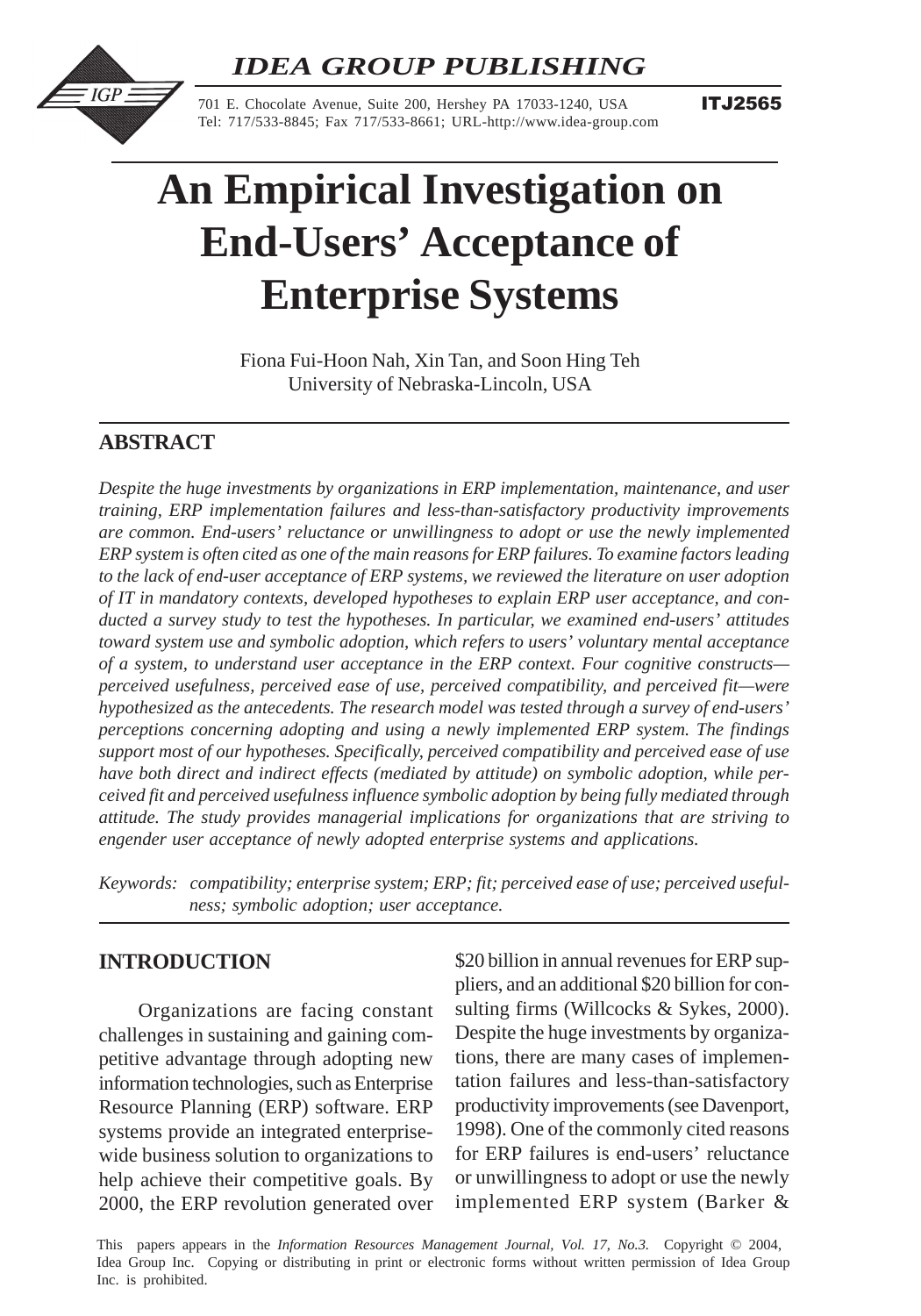Frolick, 2003; Krasner, 2000; Scott & Vessey, 2002; Umble & Umble, 2002; Wah, 2000). The lack of user acceptance can lead to rote rather than sophisticated use of the system and disgruntled morale problems in the organization. Therefore, a good understanding of end-users' acceptance of ERP systems is vital to ERP implementation success. A literature review of past ERP studies indicates that few studies have investigated end-users' acceptance of ERP systems. As large software packages gain popularity in organizations, this problem may become more acute over time. By drawing on established theories and empirical findings in information technology (IT) adoption to study factors influencing endusers' attitudes and acceptance of ERP systems, we attempt to fill this void in the literature and enhance the cumulative knowledge on ERP success. Specifically, we are interested in examining how endusers' cognitive considerations of the characteristics of an ERP system affect their attitude and voluntary mental acceptance of the system.

Our paper is organized as follows. First, we discuss the two main research approaches used in ERP studies and justify the approach used in this study. Then, we review the dominant IT adoption theories and studies that have examined users' acceptance in both voluntary and mandatory contexts, and discuss how they apply in the ERP context. Based on the relevant literature and theoretical foundation, we develop the hypotheses for this research. Through a survey of end-users' perceptions concerning adopting and using a newly implemented ERP system, we test the research hypotheses and discuss the implications of the results. The paper concludes with a discussion of the limitations and future research directions.

## **LITERATURE REVIEW**

## **Enterprise Resource Planning (ERP)**

An ERP system can be viewed as an enterprise-wide information system that integrates all aspects of a business. At the core of an ERP system is "a single comprehensive database, which collects data from and feeds data into modular applications supporting virtually all of a company's business activities*—*across functions, across business units, across the world" (Davenport, 1998, p. 123). In other words, the information associated with individual modules of ERP software is stored in a central database so that transactions or changes taking place in one module will automatically "trigger" related changes in other modules, and multiple departments throughout the organization can access the same data. Bingi, Sharma, and Godla (1999) and Nadkarni and Nah (2003) identified the main reasons companies adopt and implement ERP systems: integration of far-flung outposts of a company, sharing of information in a standard format across departments, replacement for legacy systems, and need for business process redesign.

The concept of ERP has emerged since the 1980s when large corporations implemented enterprise systems to integrate their internal functions. Research exists on a wide variety of subjects related to ERP systems, from decisions to implement such systems to choosing the software package, and the management, organizational, and technical issues in actual implementation, post-implementation, and beyond (Nah, Faja, & Cata, 2001). Researchers have also analyzed an assortment of impacts of the implementation process. Some general areas of focus include financial impacts,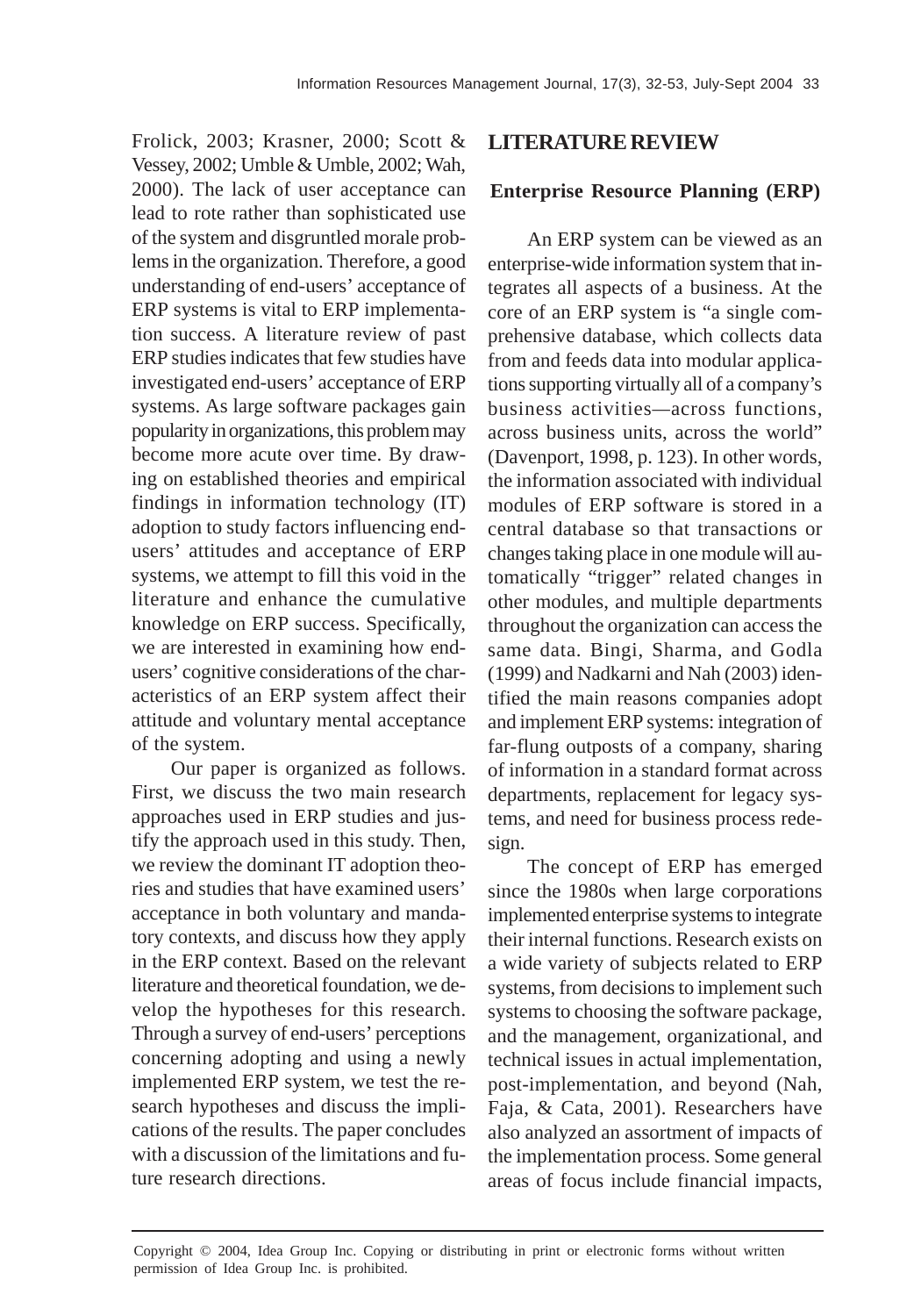organizational change, and theories of success. In addition, research has been conducted to compare and contrast ERP implementations in organizations of varying size and structure.

Robey, Ross, and Boudreau (2002) organized the academic research on ERP into two categories: variance research and process research. Variance research on ERP seeks to explain variation in outcome variables by associating those outcomes with antecedent conditions and predictor variables. Such studies include those on critical success factors of ERP implementation, and studies on effects of ERP implementation. Process research on ERP seeks to explain outcomes by examining sequences of events over time.

In this study, we are interested in identifying factors leading to users' (lack of) acceptance of ERP systems. Accordingly, our study can be classified as variance research because we want to identify factors that lead to variation in users' acceptance of ERP systems. As several studies (Barker & Frolick, 2003; Krasner, 2000; Scott & Vessey, 2002; Umble & Umble, 2002; Wah, 2000) have revealed, a common reason for ERP failures can be attributed to users' reluctance or unwillingness to adopt and use the newly implemented ERP system. Hence, a better understanding of factors leading to users' acceptance (or lack of acceptance) of ERP systems is necessary to facilitate successful ERP implementation and usage. Among the existing ERP studies, research on end-users' perceptions and attitudes on adopting and using ERP is scarce. To gain a more indepth understanding of end-users' acceptance of ERP systems, we will first examine established theories relating to users' adoption of IT.

## **IT Adoption Theories**

Extensive studies have been conducted to examine the primary drivers of user intentions to adopt new information technologies. Taylor and Todd (1995) summarized two lines of research in IT adoption. The first line is grounded in models from social psychology, such as the Theory of Reasoned Action (TRA) (Ajzen & Fishbein, 1980), the Theory of Planned Behavior (TPB) (Ajzen, 1985, 1991), and the Technology Acceptance Model (TAM) (Davis, 1989; Davis, Bagozzi, & Warshaw, 1989). The second line of research is based on the Diffusion of Innovations (DOI) (Rogers, 1995). According to DOI, a variety of factors, including the characteristics of the technology (compatibility, complexity, relative advantage, etc.), the characteristics of the potential users (innovativeness, IT sophistication, etc.), and the characteristics of the contextual environment (external persuasion, competition, etc.) are considered determinants of IT adoption and usage.

As an adaptation of the TRA, TAM (Davis, 1989; Davis, Bagozzi, & Warshaw, 1989) has emerged as a "powerful and parsimonious way to represent the antecedents of system usage through beliefs about two factors: the perceived ease of use and the perceived usefulness of an information system" (Taylor & Todd, 1995, p.145). Among the various theories that explain or predict user intentions to adopt new information technologies, TAM has witnessed substantial theoretical and empirical support (Venkatesh & Davis, 2000). TAM theorizes that "an individual's behavioral intention to use a system is determined by two beliefs: perceived usefulness, defined as the extent to which a person believes that using the system will enhance his or her job performance, and perceived ease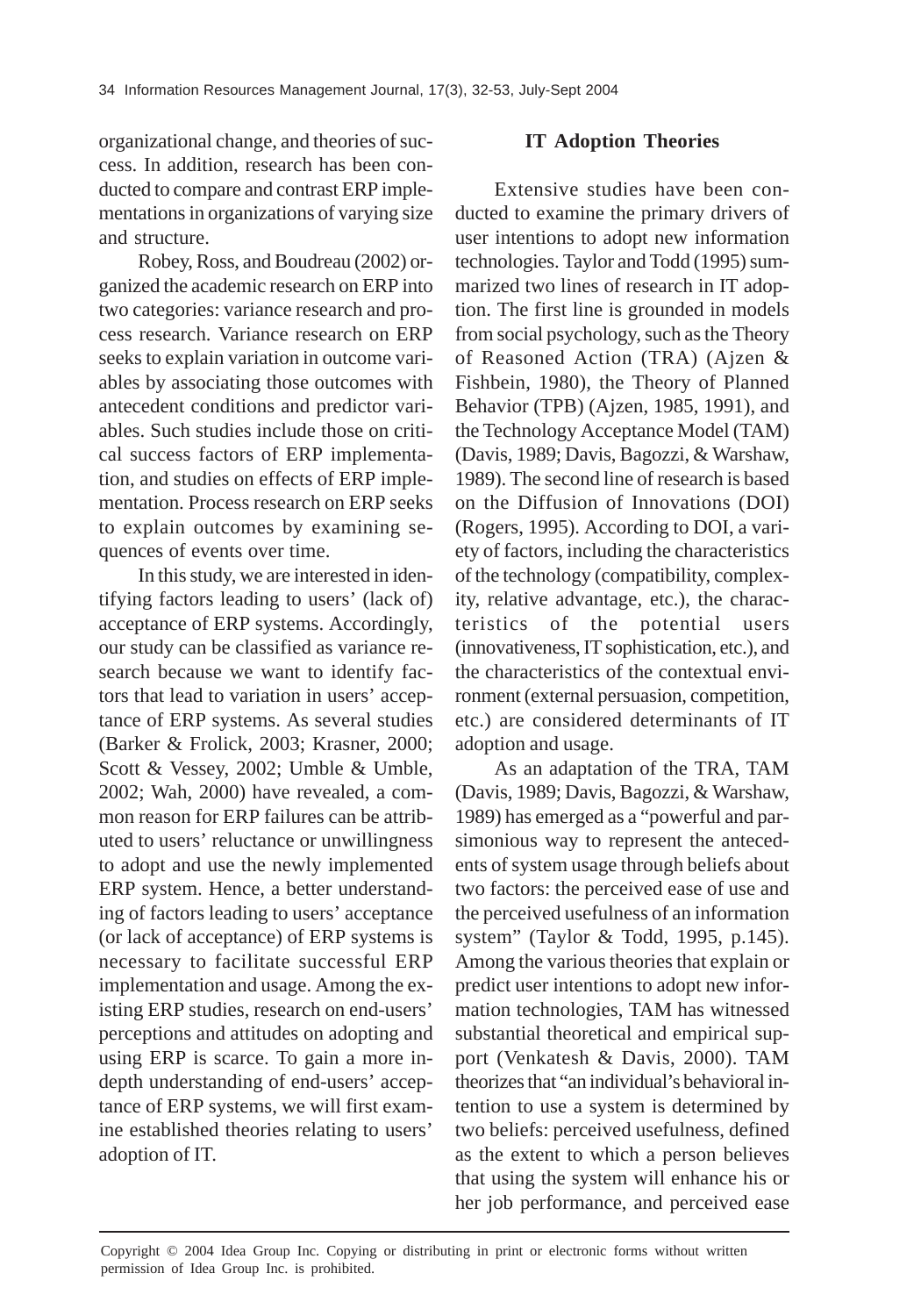of use, defined as the extent to which a person believes that using the system will be free of effort" (Venkatesh & Davis, 2000, p.187).

According to TAM, perceived usefulness is also influenced by perceived ease of use because, other things being equal, the easier the system is to use, the more useful it will be (Davis et al., 1989). Many empirical tests of TAM indicate that perceived usefulness is a strong determinant of behavioral intention, while perceived ease of use is a relatively weak determinant of intention (Venkatesh & Davis, 2000). The original TAM (see Figure 1) depicts that attitude is a mediating variable between the two determinants and behavioral intention. Studies demonstrated that without the mediating attitude construct, the explanatory power of the model is equally good and the model is more parsimonious (Davis et al., 1989). As a result, it has become a norm to exclude the attitude construct from TAM. Figures 1 and 2 show the original formulation of TAM and the parsimonious formulation of TAM.

Even though it is primarily adapted from TRA, TAM is quite similar to DOI. The TAM constructs, perceived usefulness, and perceived ease of use are similar to Rogers' perceived relative advantage and perceived complexity (Moore & Benbasat, 1991). In other words, TAM essentially conceptualizes two critical characteristics of the technology as the determinants of a user's attitude and adoption intention, which provides the social-psychological explanation of the actual adoption and usage behavior.

Specifically tailored for modeling user acceptance of information systems, TAM has great explanatory power (explaining about 40% of the variance in usage intentions and behavior, according to Venkatesh

*Figure 1: Original Formulation of TAM*



*Figure 2: Parsimonious Formulation of TAM*



Copyright © 2004, Idea Group Inc. Copying or distributing in print or electronic forms without written permission of Idea Group Inc. is prohibited.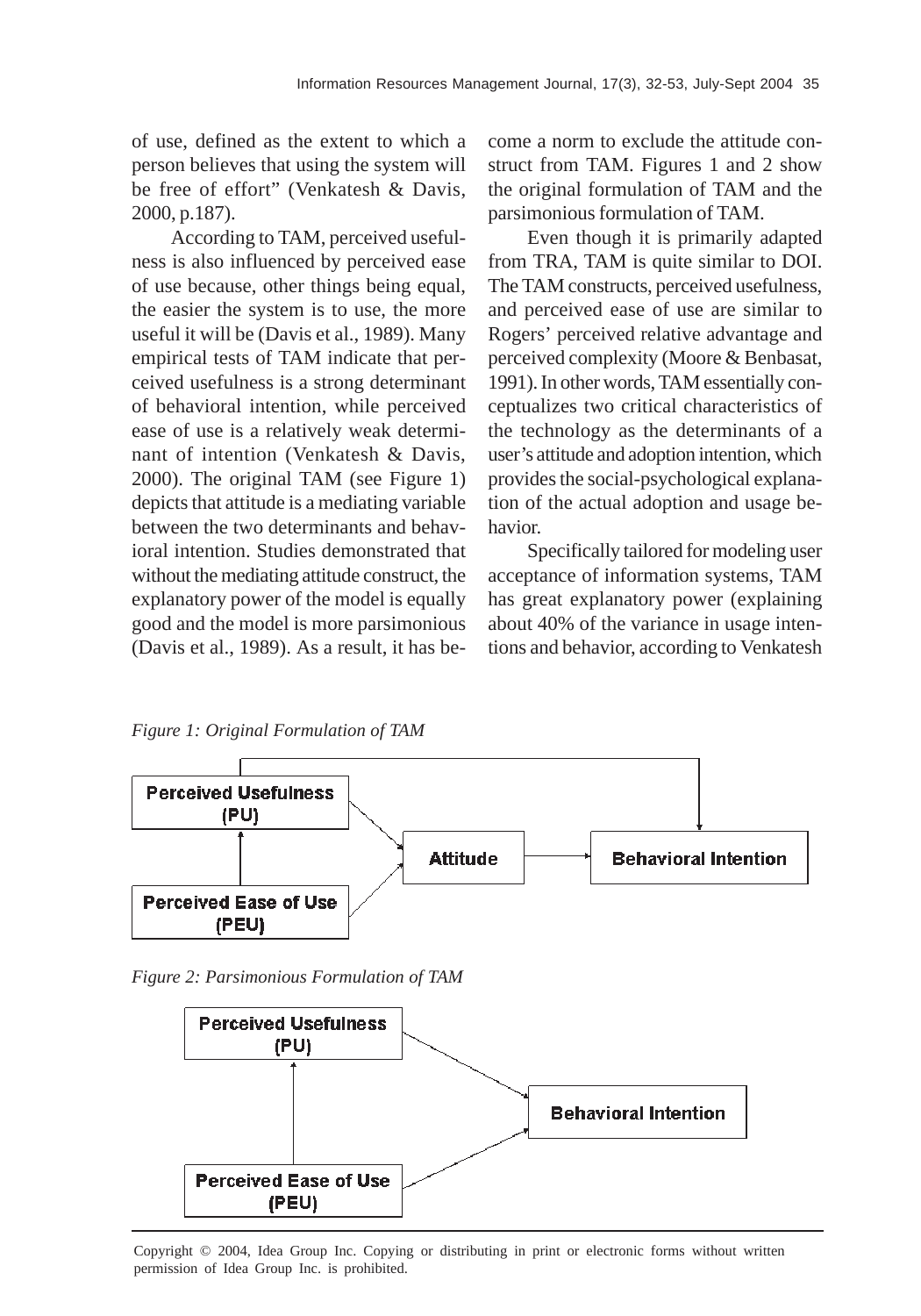& Davis, 2000). However, TAM by itself may not be suitable for explaining end-users' acceptance in the ERP context. We will articulate this point by referring to some existing studies on end-users' acceptance in ERP and similar contexts.

# **Existing Studies on End-Users' Acceptance in ERP & Similar Contexts**

To assess whether TAM is suitable for explaining end-users' acceptance in the ERP context, we need to discuss the relevance and validity of the constructs and relationships defined by TAM in the ERP context. TAM has been tested primarily on the adoption of technologies that are relatively simple to use, such as email and word processors. ERP systems, however, are implemented in the organizational settings and are very complex to use. Several researchers (e.g., Adamson & Shine, 2003; Brown, Massey, Montoya-Weiss, & Burkman, 2002; Legris, Ingham, & Collerette, 2003; Rawstorne, Jayasuriya, & Caputi, 1998) have pointed out that TAM needs to be extended or revised in order to explain end-users' acceptance of complex and advanced IT in organizational settings.

TAM postulates that behavioral intention is the main determinant of usage behavior and that any other factors that influence user behavior do so indirectly by influencing behavioral intention (Davis et al., 1989). However, an implicit assumption of TAM is that users of IT have a choice about the extent to which they use the technology. As a matter of fact, the majority of studies based on TRA, TPB, or TAM have been conducted in environments in which adoption was voluntary, as noted by Brown, Massey, Montoya-Weiss, and Burkman (2002) and Melone (1990). Such environments are very different from the ERP settings. ERP usage is characterized as mandatory for its users (Pozzebon, 2002). Brown and colleagues (2002) argued that ERP is a mandatory context where one user's tasks on the ERP system are tightly coupled and integrated with other users' tasks. In other words, one generally does not have the choice not to use the system, regardless of their attitude and mental acceptance of the system. Thus, to examine end-users' acceptance of ERP systems in the context of mandatory adoption and usage, we need to look beyond TAM.

Studies that predict or explain user adoption behaviors in the mandatory adoption and usage contexts have generally adopted one of the two primary approaches. One approach is to measure the extent of voluntariness or mandatoriness in cross-sectional studies, and treat it as a moderating variable that impacts the relationships between users' intentions and/or IS usage behavior and their antecedents. Some studies (Hartwick & Barki, 1994; Venkatesh & Davis, 2000) have shown that significant differences in the relationships among model variables exist due to the moderating effects of users' perceived voluntariness. A potential limitation of this approach is highlighted by Rawstorne, Jayasuriya, and Caputi (1998). They indicated that in a pure mandatory adoption setting, the user intentions construct, which is typically used as a gauge of usage behavior, is inappropriate because it would be extremely skewed and unusable in model testing.

Another approach of studying user adoption behaviors in the mandatory adoption and usage contexts is through singlecase study, in which the adoption and usage of newly implemented information systems are mandated. Rawstorne et al. (2000) identified some issues in predicting and explaining usage behaviors when usage is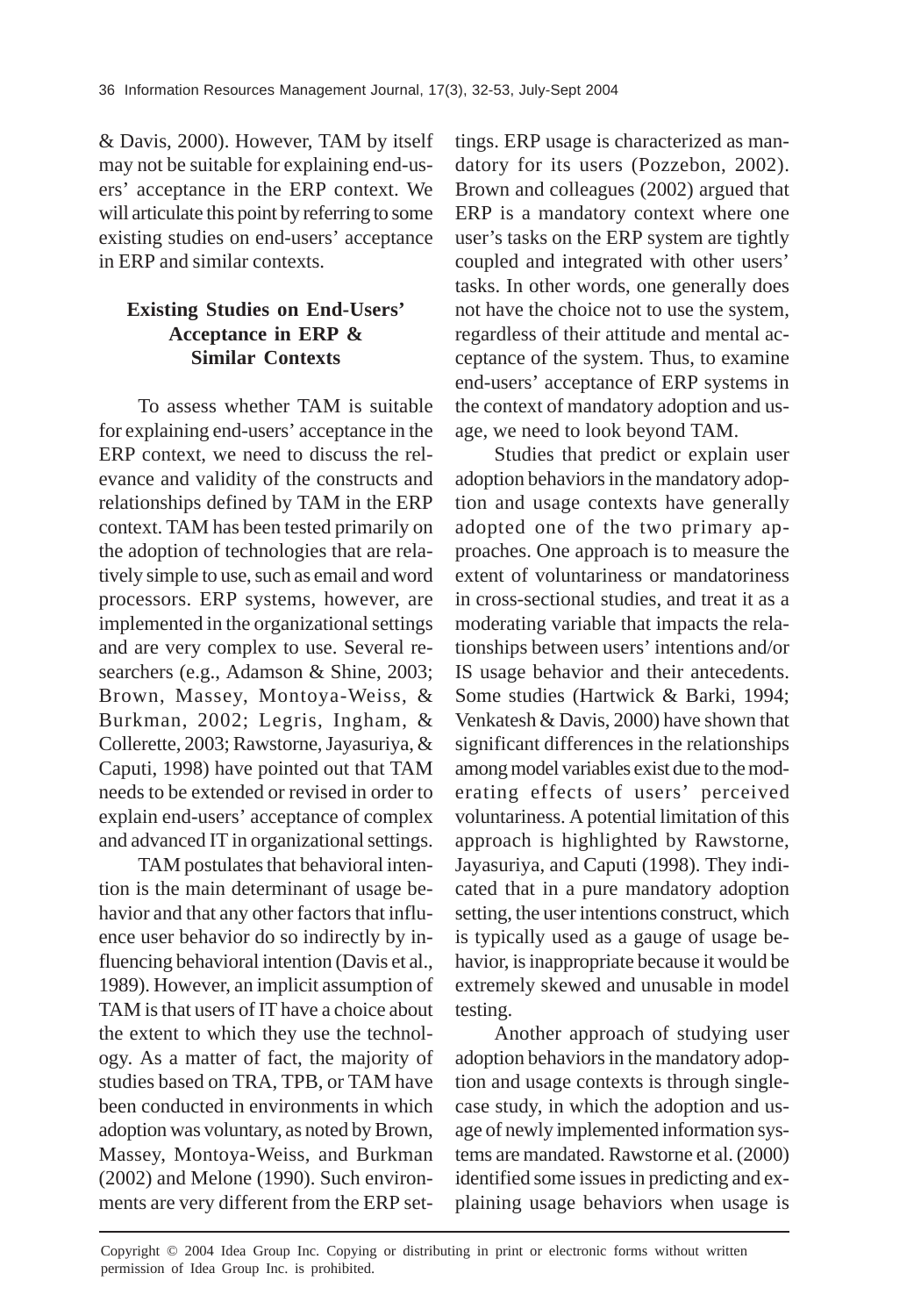mandatory. The issues include: (1) limitation in line of inquiry, (2) issues in measuring usage behavior as the dependent variable, (3) operationalizing variables, and (4) sample constituency. To address these issues, Rawstorne et al. conducted a singlesite, single-technology, longitudinal study. The outcome is mixed: while TAM and TPB were able to predict some specific behaviors, they failed to predict others. In other words, the link between behavioral intentions and actual behavior does not always hold in mandatory contexts. This result supports the notion that it is inappropriate to use behavioral intentions as a gauge of usage behavior in mandatory contexts. Brown et al. (2002) discussed and investigated these issues relating to user acceptance of mandated technology, including the nature of mandatoriness and the implications of users' attitude in technology acceptance. They further contended that behavioral intention is not appropriate for assessing users' acceptance of newly implemented information technology in mandatory contexts, as in the case of ERP. In their single-technology, multiple-sites (within a large holding company) study, Brown et al. found the absence of a relationship between attitude and behavioral intention. Their study provides another empirical support for the inappropriateness of using behavioral intentions as a dependent variable in mandatory contexts.

Several other studies (Karahanna, 1999; Rawstorne et al., 1998; Singletary, Akbulut, & Houston, 2002) also provide conceptual rationale and empirical support concerning the inappropriateness of using behavioral intention to predict or explain users' adoption and usage behavior in mandatory contexts. Table 1 summarizes the studies and their findings in predicting or explaining users' adoption behaviors in the mandatory adoption and usage contexts.

The mixed results from the cross-sectional studies (Hartwick & Barki, 1994; Venkatesh & Davis, 2000) and the evidence from the single-case studies (Brown et al., 2002; Rawstorne et al., 2000), together with the theoretical and conceptual articulations in other studies (e.g., Rawstorne et al., 1998; Singletary, Akbulut, & Houston, 2002), led us to contend that: (1) adoption intention may not be adequate or suitable to measure users' mental acceptance if the use is mandated, and (2) the attitude-intentionbehavior relation may not hold in mandatory settings.

Among the limited studies that have examined the use of ERP systems by endusers, one study (Bagchi, Kanungo, & Dasgupta, 2003) has drawn extensively on the research model proposed by Hartwick and Barki (1994), and evaluated user participation and involvement in the ERP context. While we agree with Bagchi, Kanungo, and Dasgupta's (1993) conclusion that traditionally formalized links between antecedents of users' attitude and involvement may need to be revised in the ERP context, we are skeptical about the use and validity of the behavioral intention and usage behavior constructs. We adopt Rawstorne et al.'s (1998, 2000) view that these two variables may be highly skewed in the mandatory (e.g., ERP) context and thus are inappropriate for model testing. In addition, one of the research foci—the role of user participation—may not be as relevant or feasible in ERP implementation contexts. User participation refers to the behavioral engagement of users in IS development activities (Hartwick & Barki, 1994). Given that ERP software packages are off-the-shelf systems, user participation is generally limited to only a few users who are involved in software customization.

Considering that ERP usage is mandatory, Pozzebon (2002) proposed combin-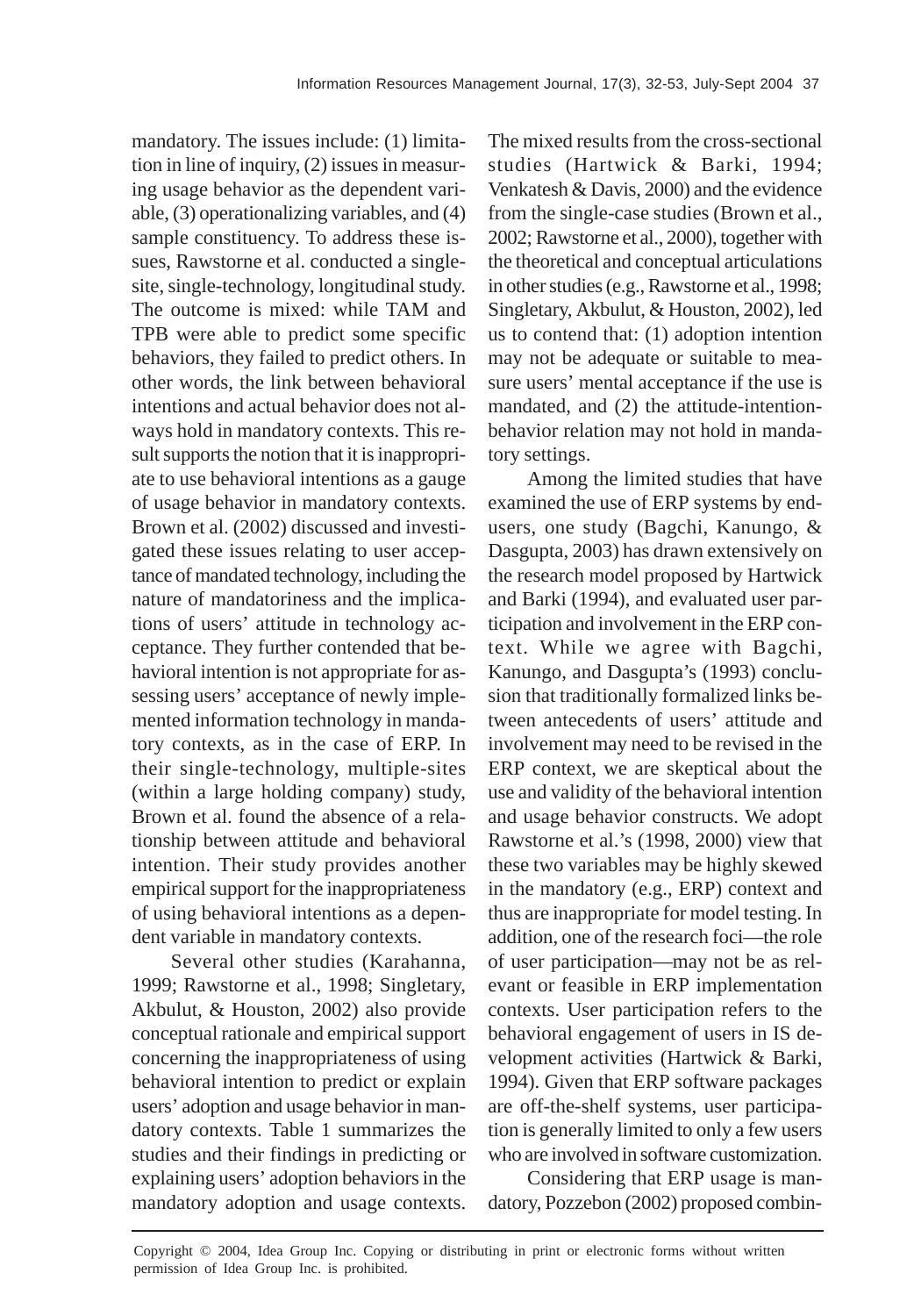| Category                                        | <b>Studies</b>                  | Assertions                                                                                                                                                                                                                                                                                                                                                | Main findings                                                                                                                                                                                                                                                                                                                                                                                                                                                    |
|-------------------------------------------------|---------------------------------|-----------------------------------------------------------------------------------------------------------------------------------------------------------------------------------------------------------------------------------------------------------------------------------------------------------------------------------------------------------|------------------------------------------------------------------------------------------------------------------------------------------------------------------------------------------------------------------------------------------------------------------------------------------------------------------------------------------------------------------------------------------------------------------------------------------------------------------|
| Cross-<br>sectional<br>study                    | Hartwick<br>and Barki.<br>1994  | Voluntariness and mandatoriness<br>are treated as a moderating<br>variable that may impact the<br>relationships between behavioral<br>intention/actual behavior and their<br>antecedents.                                                                                                                                                                 | For voluntary users, the overall<br>responsibility component of user<br>participation and user involvement<br>is strongly linked to attitudes,<br>norms, intentions, and use.<br>For mandatory users, user<br>$\bullet$<br>participation and involvement are<br>unimportant; instead, subjective<br>norm has a significant effect on<br>intention.                                                                                                               |
|                                                 | Venkatesh<br>and Davis.<br>2000 |                                                                                                                                                                                                                                                                                                                                                           | • The direct compliance-based effect<br>of subjective norm on intention will<br>occur in mandatory, but not<br>voluntary, system usage setting.                                                                                                                                                                                                                                                                                                                  |
| Single-case<br>study<br>(mandatory<br>contexts) | Rawstorne<br>et al<br>2000      | Whether or not an individual<br>$\bullet$<br>uses the technology is not a<br>good dependent variable in<br>mandatory contexts. Specific<br>usage behaviors are more<br>relevant.<br>It is important to conduct usage<br>٠<br>research in a homogeneous<br>context in which the use of IS<br>has been mandated in respect to<br>all research participants. | TAM and TPB could not explain<br>٠<br>multiple usage behaviors. There is<br>a danger in predicting intention<br>only and using it to make<br>conclusions about the determinants<br>of that behavior in mandatory<br>contexts.<br>The findings support a necessary<br>$\bullet$<br>assumption that there is variance in<br>mandated usage behavior.<br>Usage behavior could be predicted<br>$\bullet$<br>to a reasonable degree after the<br>commencement of use. |
|                                                 | Brown et<br>al., 2002           | Excluding the attitude construct<br>$\bullet$<br>from TAM will not provide an<br>accurate representation of<br>users' acceptance in mandated<br>use contexts.<br>Attitudes will not correlate with<br>$\bullet$<br>behavioral intention in<br>mandatory contexts.                                                                                         | • Usefulness is the key antecedent of<br>attitude.<br>The relationship between attitude<br>$\bullet$<br>and behavioral intention is absent.                                                                                                                                                                                                                                                                                                                      |

*Table 1: Existing Technology Acceptance Studies on the Effect of Mandatoriness*

ing two distinct research streams—the structuration theory and the behavioralbased theories—in a qualitative study, and replaced the traditional behavior intention with a new construct called symbolic adoption, which refers to one's mental acceptance of an innovation (we will discuss this construct in detail later in the paper). The term "innovation dissonance" refers to the situation in which symbolic adoption is at odds with actual adoption (Rogers, 1995). When dissonance occurs, users are unlikely to invest time and effort to engage in discretionary constructive use of technology that is above and beyond prescribed work activities, thus limiting the overall potential benefits that can be derived from the system. Therefore, symbolic adoption is critical for users to engage in creative and qual-

ity use of the system.

Based on the aforementioned literature review, we conclude that:

- 1) Research that examines end-users' acceptance of ERP systems is scarce.
- 2) Of the limited number of studies on endusers' acceptance of ERP systems, few have sufficiently addressed the nature in ERP settings, where use is mandated.

In order to facilitate successful ERP implementation and usage, we propose a research model to further understand users' acceptance of ERP systems. The theoretical foundation for the proposed research hypotheses is discussed in the next section.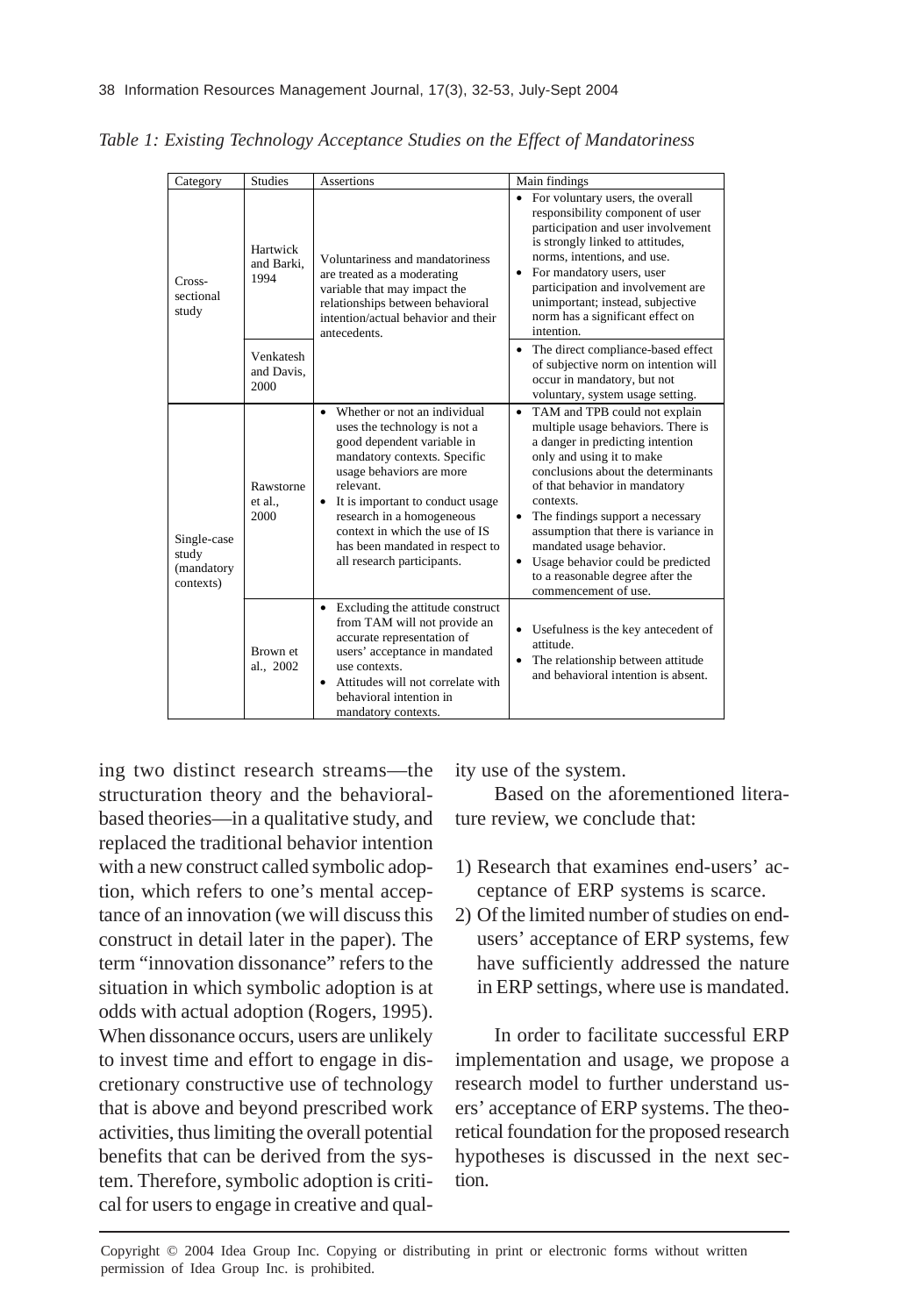# **THEORETICAL FOUNDATION & RESEARCH HYPOTHESES**

In this section, we discuss the theoretical foundation for the dependent variables and their antecedents, as well as the relationships between them.

## **Symbolic Adoption**

The adoption and usage of ERP systems take place in a mandatory environment: in other words, the decision to adopt and implement an ERP system is often made by the management; end-users are mandated to use the ERP system to carry out their tasks, and the level of interdependence across departmental and functional boundaries is very high due to the integration. As discussed in the literature review, behavioral intention is not appropriate for understanding and predicting users' acceptance in mandatory adoption and usage contexts. The intention-behavior relation only applies when the behavior is under a person's volitional control (Ajzen & Fishbein, 1980). In addition, typical items used in questionnaires to probe users' behavioral intention, such as "Assuming I have access to the system, I intend to use it" or "I intend to use the system frequently in the next six months," seem to be irrelevant in the mandatory contexts (Rawstorne et al., 1998).

To address this issue, Rawstorne et al. (1998) and Karahanna (1999) suggested an alternative variable to substitute for behavioral intention—Symbolic Adoption (or SA for short)—in the mandatory context. Coined by Klonglan and Coward (1970), symbolic adoption refers to one's mental acceptance of an innovation, distinct from actual adoption which refers to actual use of technology. Karahanna (1999) asserted that symbolic adoption precedes actual

adoption and is a necessary but not sufficient condition for actual adoption in voluntary contexts. In the case of mandatory adoption, symbolic adoption is not necessary for actual adoption, but it is necessary for infusion. Rawstorne et al. (1998) contended that in a mandatory environment, people are likely to display differences in symbolic adoption of the new system. Identifying and analyzing such differences is likely to help predict initial resistance or lack of acceptance of technology in a mandatory adoption environment.

Therefore, we will use *symbolic adoption* as the primary variable for assessing end-users' acceptance of ERP systems in this study.

## **Users' Attitudes Toward System Use**

Users may form attitudes toward using a system, which in turn influence their productivity through quality or amount of system usage and other important traits, such as job satisfaction and loyalty toward the organization. According to social psychology, attitude refers to the affect that one feels for or against some object or behavior (Ajzen & Fishbein, 1980). In IS research, a user attitude can be defined as "a predisposition to respond favorably or unfavorably to a computer system, application, system staff member, or a process related to the use of that system of application" (Melone, 1990, p. 81). As a strong relationship can be expected between attitude and performance of a particular behavior, attitude concerning system use has been extensively studied (e.g., Davis et al., 1989; Melone, 1990; Venkatesh, 1999, 2000).

Attitudes have been shown to correlate with behavioral intention in voluntary contexts. However, it may not be the case in mandatory contexts, such as in the case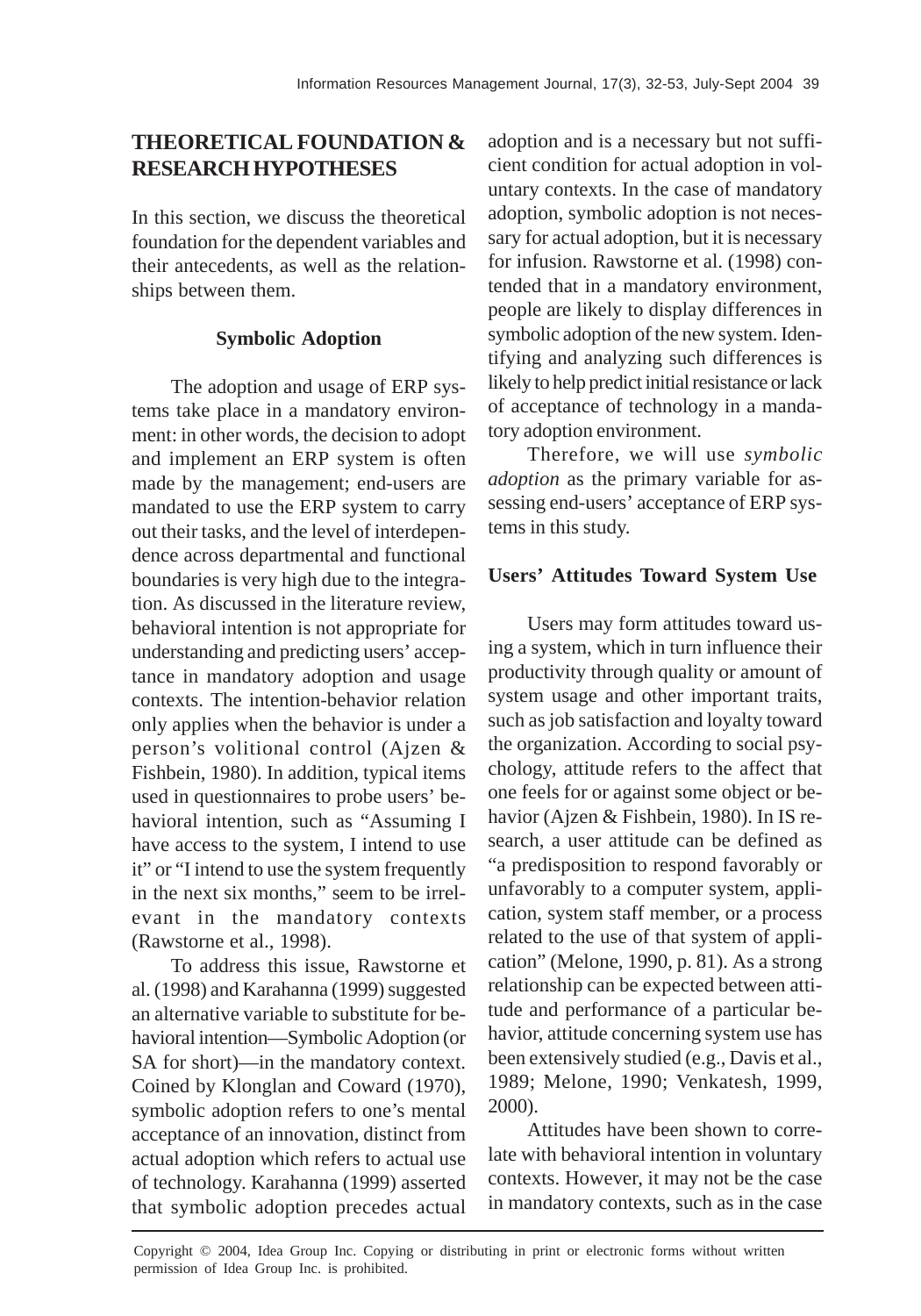of ERP. Brown et al. (2002) show that attitudes are not related to behavioral intention in a mandatory adoption environment. Other studies (Bagchi et al., 2003; Hartwick & Barki, 1994) reported contradictory results, which support the positive relationship between attitude and intention in mandatory contexts. We attribute the mixed findings to the inappropriate inclusion of the behavioral intention construct, which may be either highly skewed or irrelevant to research subjects and thus make the link unstable in the research model. As indicated by Rawstorne et al. (2000), the seemingly positive relationship may also have arisen due to "cognitive dissonance" in cross-sectional studies, causing respondents to psychologically associate intention with actual use.

The role of users' attitude in a mandated environment is important and should not be overlooked. Brown et al. (2002) specifically noted that excluding the attitude construct would not provide an accurate representation of users' acceptance of IT in the mandated adoption contexts. In this research, attitude is another dependent variable in our research model.

Consistent with earlier research, it is reasonable to assume that users' mental acceptance of an ERP system is highly influenced by their attitude toward using the system. That is, there is a positive relationship between attitude and symbolic adoption. Karahanna's (1999) study provides empirical evidence that users' attitude toward system use is a significant predictor of symbolic adoption. Hence, we hypothesize:

Hypothesis 1: Attitude toward system use will have a positive direct effect on symbolic adoption in the ERP context.

# **Antecedents: Cognitive Considerations**

While users' attitude toward system use constitutes an affective dimension of symbolic adoption, other cognitive considerations are also important in determining one's symbolic adoption of an ERP system. Two important constructs in TAM perceived usefulness (PU) and perceived ease of use (PEU)—may have direct effects on symbolic adoption. Karahanna's study (1999) provides empirical support for the direct effects (PU-SA and PEU-SA). Rawstorne et al. (1998) proposed that the effects of PU and PEU constructs on symbolic adoption are mediated by attitude, though these indirect effects have not been empirically tested. In this study, we hypothesize:

# *Direct Effects*

Hypothesis 2: Perceived usefulness will have a positive direct effect on symbolic adoption in the ERP context.

Hypothesis 3: Perceived ease of use will have a positive direct effect on symbolic adoption in the ERP context.

*Indirect Effects Mediated by Attitude* Hypothesis 4: Perceived usefulness will have a positive direct effect on attitude toward system use in the ERP context.

Hypothesis 5: Perceived ease of use will have a positive direct effect on attitude toward system use in the ERP context.

Perceived usefulness and perceived ease of use have been widely studied, based on the TAM, in general IT adoption settings. In the case of ERP implementations, which occur in organizational settings, other cognitive considerations may become rel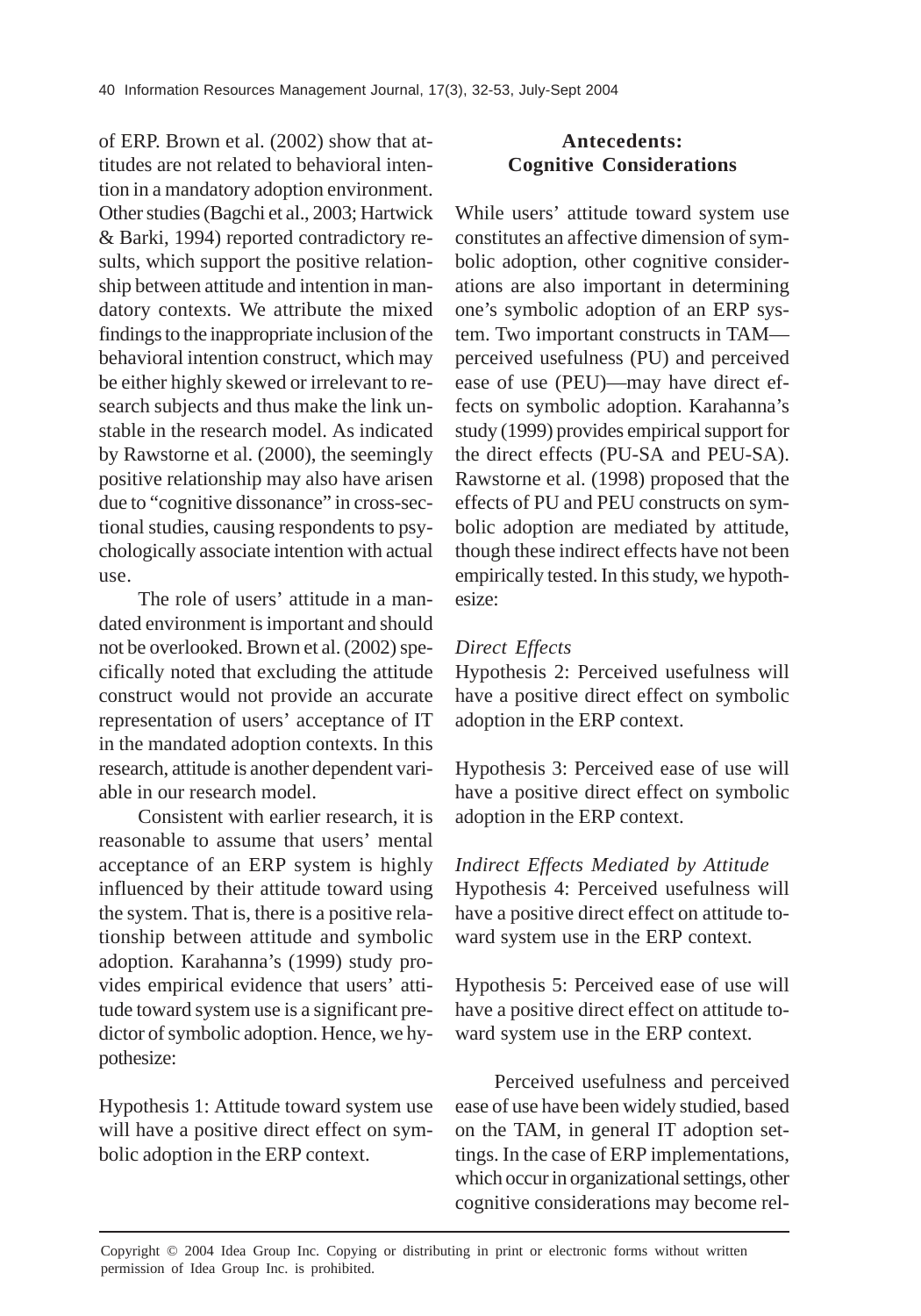evant by influencing one's attitude and symbolic adoption.

One attraction or major benefit of ERP is that it boasts the ability to offer companies best business practices. The true meaning of best practices is elusive, but Miranda (1999) cited several implications associated with the adoption of best practices (as defined by software companies), including promotion of standardized processes, organizational discipline, and cross-functionality. ERP implementations "force" organizations to streamline and standardize their processes across the organization and within individual business units. This characteristic of ERP systems is more than likely to create concerns among end-users about the compatibility and fit of the system.

According to Rogers' (1995) theory of Diffusion of Innovations, compatibility is defined as "the degree to which an innovation is perceived as consistent with the existing values, past experiences, and needs for potential adopters" (p. 224). Several studies (Agarwal & Prasad, 1997; Karahanna & Straub, 1999; Moore & Benbasat, 1991) have demonstrated that compatibility is an important factor in influencing end-users' attitudes in adopting or using a new IT. In the ERP context, we refer to perceived compatibility as the degree to which the ERP system is perceived to be consistent with past business processes that users have been accustomed to. As ERP implementations usually involve business process reengineering, end-users of ERP systems are likely to display strong variance in perceived compatibility, which in turn affects their attitude and symbolic adoption. Therefore, we hypothesize that:

Hypothesis 6: Perceived compatibility will have a positive direct effect on attitude toward system use in the ERP context.

Hypothesis 7: Perceived compatibility will have a positive direct effect on symbolic adoption in the ERP context.

The extent to which an ERP package encompasses the desired business processes for an organization is referred to as fit (Hong & Kim, 2002; Sieber, Siau, Nah, & Sieber, 2000). We define perceived fit from an end-user's perspective as the degree to which the ERP software is perceived by a user to meet his/her organization's needs. While fit-gap analysis is often conducted at the organization level (i.e., as part of the implementation process), individual end-users would cognitively process and perceive the fit at both the organizational and divisional (e.g., departmental) levels.

Soh, Kien, and Tay-Yap (2000) and Soh, Kien, Boh, and Tang (2003) used the terms "misfit" and "misalignment" interchangeably to refer to the situation where the company-specific, public sector-specific, or country-specific requirements did not match the capabilities of the ERP package. In their study (Soh et al., 2000), the observed misfits were clustered into three broad categories: data misfits, functional misfits, and output misfits. These misfits reflect a complex combination of compatibility and fit issues, which are often inevitable in ERP implementations because organizations often change their internal processes to fit the "industry best-practices" available in ERP software (Nah, 2003; Siau, 2004). Due to the nature of ERP software, organizations will try to customize the software as little as possible. Hence, the issue of perceived fit is likely to take on heightened importance and relevance in influencing end-users' attitude and symbolic adoption. Therefore, we hypothesize that: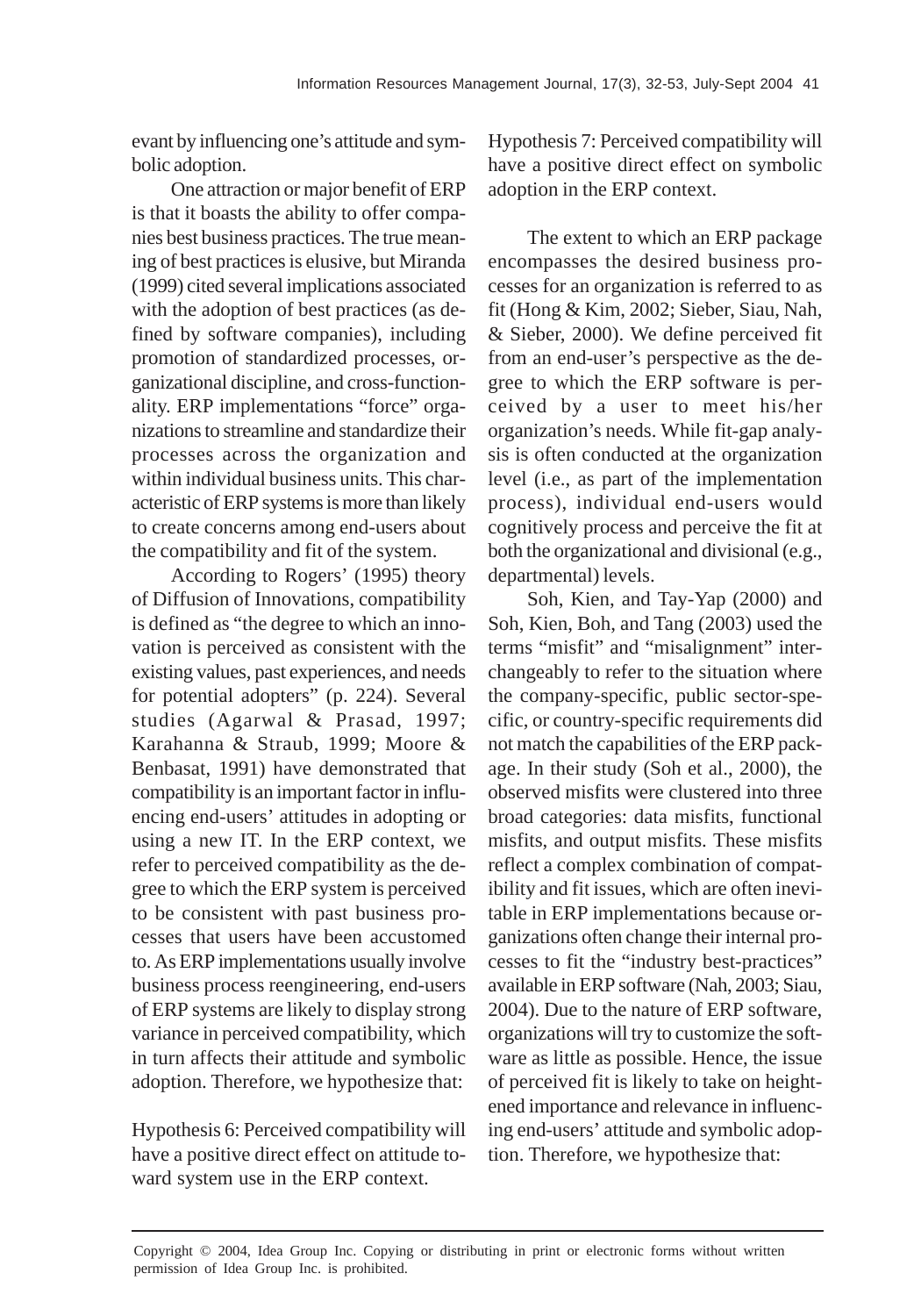Hypothesis 8: Perceived fit will have a positive direct effect on attitude toward system use in the ERP context.

Hypothesis 9: Perceived fit will have a positive direct effect on symbolic adoption in the ERP context.

Based on the above discussions on the theoretical background and research hypotheses, we develop the research model as in Figure 3.

Our research model is an extension of the original formulation of TAM. In view of the deficiency and inappropriateness of using the behavioral intention construct in the ERP context, we replaced it with a more meaningful construct—symbolic adoption. In addition to the two primary determinants of TAM (perceived usefulness and perceived ease of use), we added perceived compatibility and perceived fit because they are highly relevant and influential in the ERP context. It is apparent that the four antecedents reflect some characteristics of the technology (ERP) according to the notion of DOI. In this research, we are interested in examining which aspects of the characteristics of ERP software have an impact on end-users' acceptance. The effects of the characteristics of other factors (e.g., characteristics of users and contextual environment) are outside the scope of this paper. To focus on the key aspects of this research (i.e., assessing the impact of the four cognitive determinants on users' acceptance in terms of attitude and symbolic adoption) and to maintain parsimony of the model, the interrelationships among the four antecedents (exogenous variables) are not examined in this study.

*Figure 3: Research Model*



Copyright © 2004 Idea Group Inc. Copying or distributing in print or electronic forms without written permission of Idea Group Inc. is prohibited.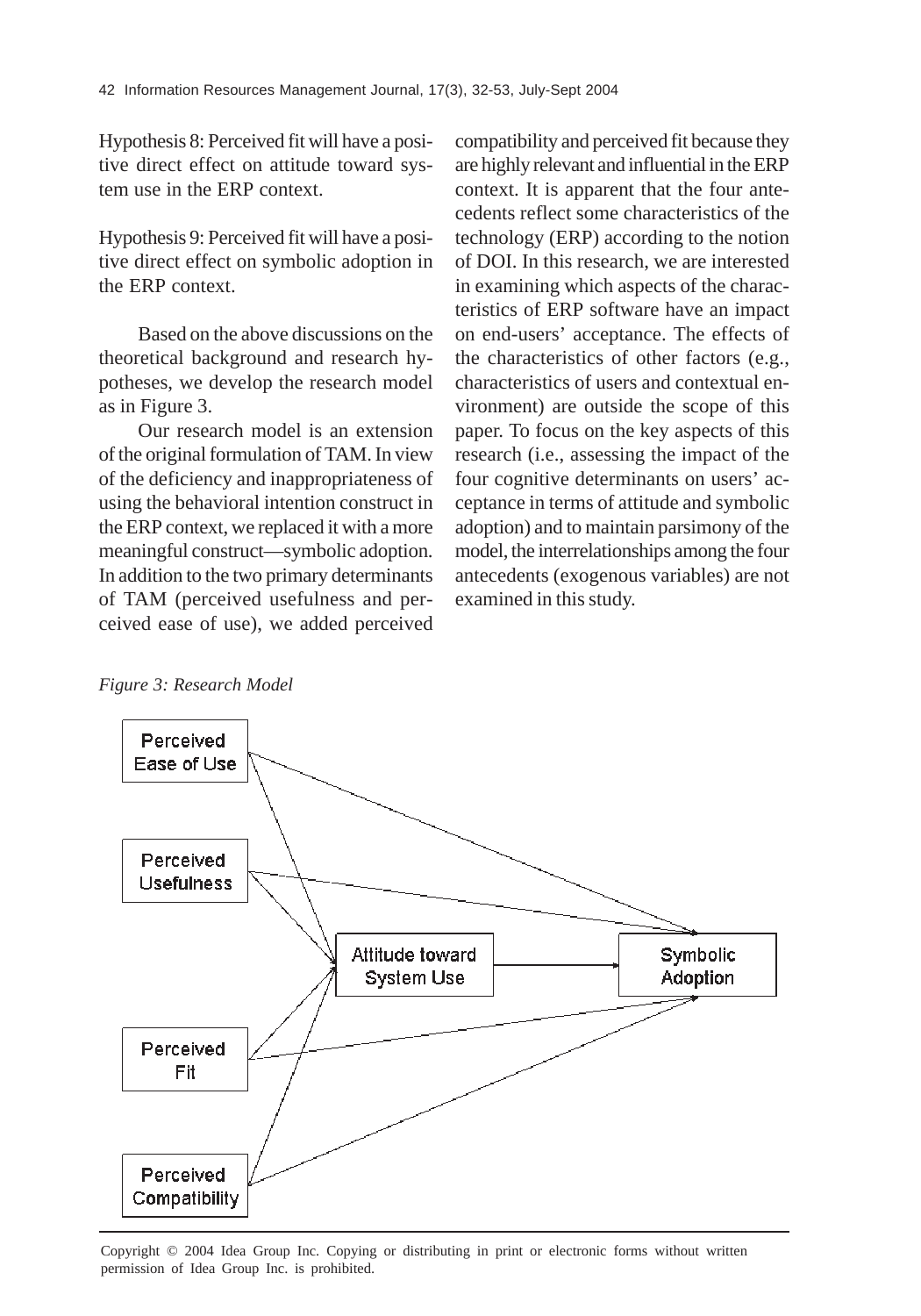# **RESEARCH METHOD**

The survey approach was used to test the research model. Survey questionnaires were sent to all the SAP users of one of the sites of a midwestern public institution in the U.S. that implemented SAP R/3. The SAP R/3 system went live in July 1999 to support the administration functions of the institution. At the time of initial implementation, five SAP modules were utilized: Financial Accounting (FI), Controlling (CO), Human Resources (HR), Materials Management (MM), and Project Systems (PS). Subsequently, the Asset Management (AM) and Treasury (TR) modules were implemented. Survey questionnaires for this study were sent out to the users around the end of 2000.

#### **Instrument Development**

We developed a survey questionnaire to capture each of the constructs in the research model (as shown in Figure 3). Most of the theoretical constructs were operationalized using validated items from prior research. The items measuring perceived usefulness, perceived ease of use, and perceived compatibility were derived from Taylor and Todd (1995). The items measuring attitude toward system use were adopted from Hartwick and Barki (1994). The items measuring symbolic adoption were adopted from Karahanna (1999). The two items for perceived fit were developed specifically for this study. The constructs were measured on a seven-point Likert scale (see Appendix).

## **Data Collection**

Out of the surveys sent to all 525 SAP end-users, 229 usable responses were received, resulting in an overall response rate

of 44%. The majority of the SAP end-users were department secretaries, purchasing clerks, general clerks, and other clerical staff. Female users comprise 84% of the sample, which is consistent with the user population. In terms of education level, 75% of the respondents hold diplomas or bachelor's degrees. Most respondents (about 70% of them) have attended two to six (SAP end-user) training classes provided by the institution.

# **DATA ANALYSIS**

Table 2 shows the descriptive statistics. As shown in Table 3, Cronbach's alphas range from 0.90 to 0.95, indicating very high reliability. The confirmatory factor analysis, also included in Table 3, demonstrates the convergent and discriminant validity of the constructs.

We conducted two multiple linear regressions to test our hypotheses (alpha=.05). As shown in Table 4, the standardized coefficients of Regression Model 1 (i.e., with attitude toward system use as the dependent variable) indicate that Hypotheses 4, 5, 6, and 8 are supported. In other words, perceived usefulness, perceived ease of use, perceived compatibility, and perceived fit positively affect endusers' attitude toward system use. The four determinants jointly account for 61.9% of variance in attitude.

As shown in Table 5, the standardized coefficients of Regression Model 2 (i.e., with symbolic adoption as the dependent variable) indicate that Hypotheses 1, 3, and 7 are supported. In other words, perceived ease of use, compatibility, and attitude toward system use positively affect end-users' symbolic adoption. Hypotheses 2 and 9 are not supported, meaning that perceived usefulness and perceived fit do not have a positive direct effect on sym-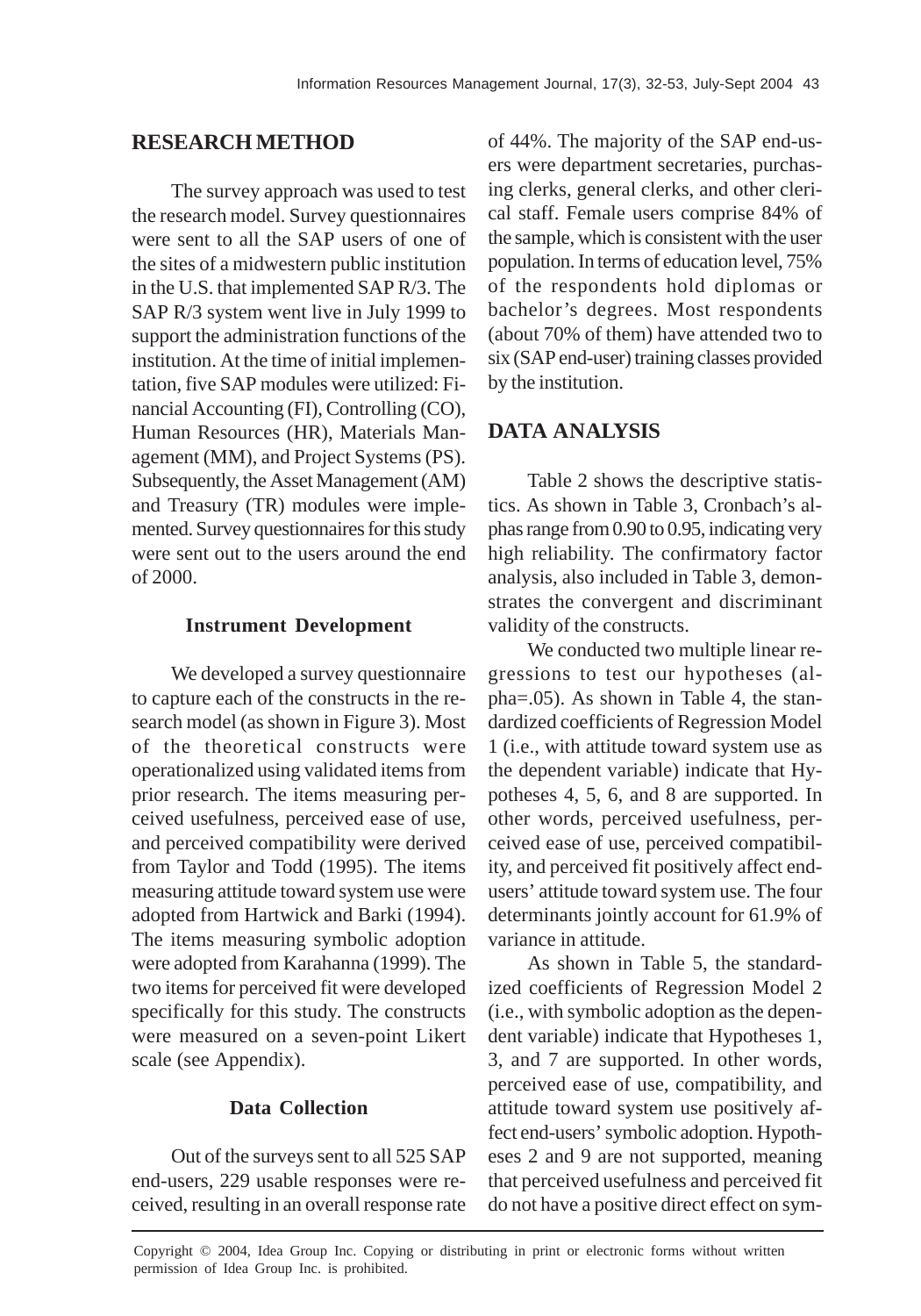#### *Table 2: Descriptive Statistics*

|                            | No. of Items | Mean | Std. Deviation | Minimum | Maximum |
|----------------------------|--------------|------|----------------|---------|---------|
| berceived usefulness       |              | 3.11 | 1.40           |         |         |
| perceived ease of use      |              | 3.51 | 1.62           |         |         |
| berceived fit              |              | 3.64 | 1.49           |         |         |
| perceived compatibility    |              | 3.79 | 1.42           |         |         |
| attitude toward system use |              | 3.02 | 1.49           |         |         |
| symbolic adoption          |              | 3.16 | 1.41           |         |         |

*Table 3: Results of Confirmatory Factor Analysis and Reliability Analysis*

|                          | Perceived<br>usefulness | Perceived<br>ease of use | Perceived<br>compatibility | Perceived<br>fit | Attitude<br>toward<br>system use | Symbolic<br>adoption |
|--------------------------|-------------------------|--------------------------|----------------------------|------------------|----------------------------------|----------------------|
| Cronbach's Alpha         | .95                     | .94                      | .90                        | .91              | .91                              | .91                  |
|                          |                         |                          |                            |                  |                                  |                      |
| perceived usefulness1    | 0.778                   | 0.336                    | 0.238                      | 0.232            | 0.178                            | 0.217                |
| perceived usefulness2    | 0.845                   | 0.234                    | 0.186                      | 0.184            | 0.103                            | 0.271                |
| perceived usefulness3    | 0.799                   | 0.251                    | 0.253                      | 0.179            | 0.257                            | 0.183                |
| perceived ease of use1   | 0.273                   | 0.778                    | 0.236                      | 0.212            | 0.195                            | 0.262                |
| perceived ease of use2   | 0.272                   | 0.832                    | 0.186                      | 0.138            | 0.117                            | 0.263                |
| perceived ease of use3   | 0.285                   | 0.760                    | 0.274                      | 0.205            | 0.242                            | 0.277                |
| perceived compatibility1 | 0.233                   | 0.220                    | 0.819                      | 0.248            | 0.034                            | 0.172                |
| perceived compatibility2 | 0.316                   | 0.257                    | 0.673                      | 0.223            | 0.323                            | 0.327                |
| perceived compatibility3 | 0.252                   | 0.343                    | 0.638                      | 0.152            | 0.395                            | 0.333                |
| perceived fit1           | 0.246                   | 0.221                    | 0.251                      | 0.741            | 0.283                            | 0.328                |
| perceived fit2           | 0.339                   | 0.273                    | 0.319                      | 0.721            | 0.175                            | 0.225                |
| attitude1                | 0.239                   | 0.211                    | 0.181                      | 0.303            | 0.785                            | 0.320                |
| attitude2                | 0.299                   | 0.362                    | 0.243                      | 0.161            | 0.626                            | 0.460                |
| symbolic adoption1       | 0.222                   | 0.311                    | 0.181                      | 0.166            | 0.240                            | 0.793                |
| symbolic adoption2       | 0.303                   | 0.338                    | 0.178                      | 0.208            | 0.215                            | 0.764                |
| symbolic adoption3       | 0.169                   | 0.165                    | 0.251                      | 0.200            | 0.177                            | 0.770                |

*Rotation Method: Varimax with Kaiser Normalization; The factor loadings for each item on its construct are in bold.*

bolic adoption. The five determinants jointly account for 65.4% of variance in symbolic adoption.

In order to obtain more precise estimates of these significant effects, regressions omitting non-significant variables were run, and the results are shown in Figure 4.

## **DISCUSSION OF RESULTS**

In this study, we developed our research model based on the review of literature on users' acceptance of IT in mandatory contexts. We conducted a survey of end-users' perceptions about using a newly implemented ERP system to test the hypotheses related to our model. By contrasting the results of our study with prior research, we draw conclusions concerning enterprise system adoption in the mandatory context and discuss the implications of our findings.

#### **Attitude Toward System Use**

As shown in the final model (Figure 4), the basic relationships (PU-Attitude,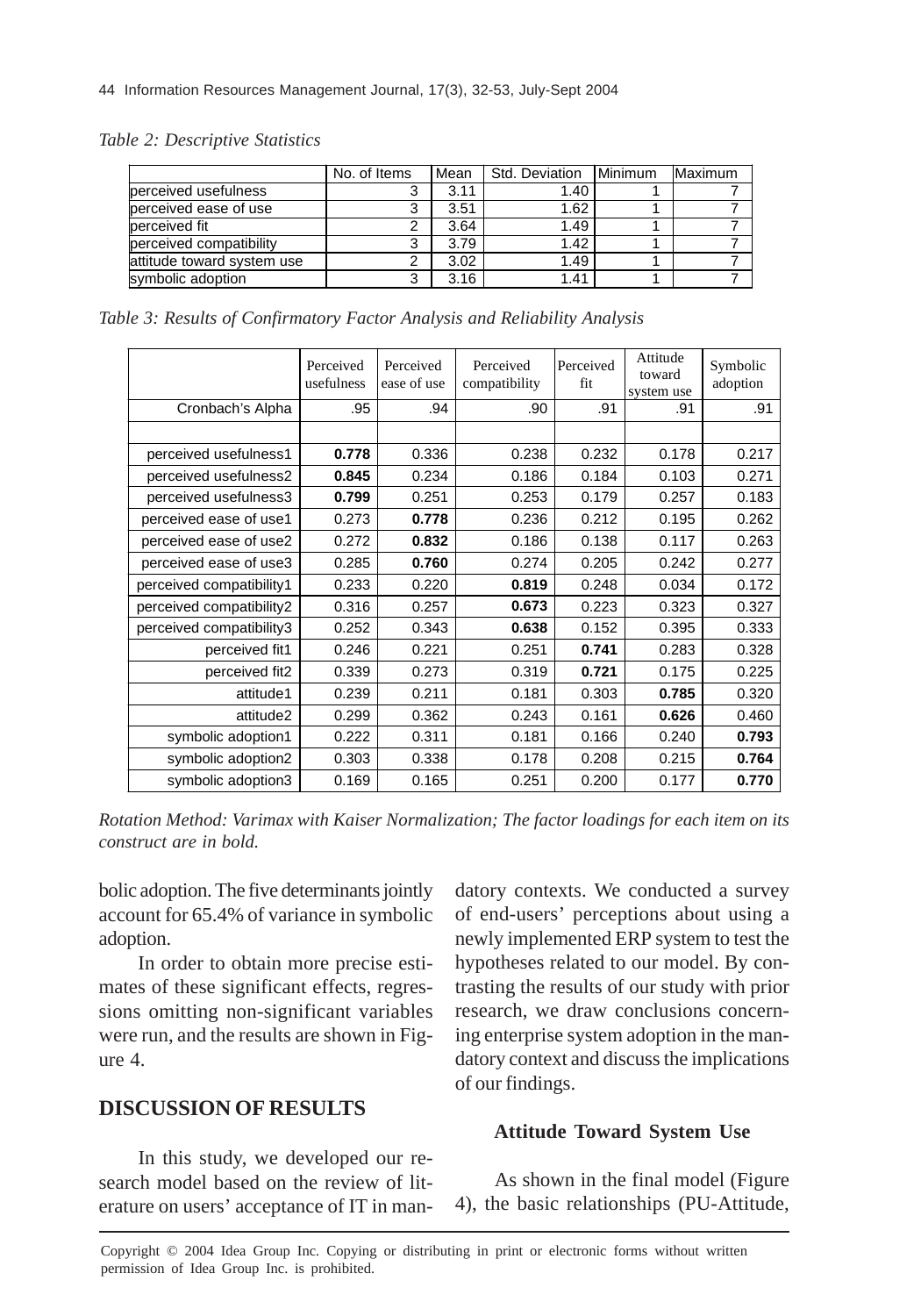|                         | Beta |       | Sig. | <b>Hypothesis</b> | Supported? |
|-------------------------|------|-------|------|-------------------|------------|
| perceived usefulness    | .160 | 2.499 | .013 |                   | Yes        |
| perceived ease of use   | 219  | 3.459 | .001 |                   | Yes        |
| perceived compatibility | 229  | 3.363 | .001 |                   | Yes        |
| perceived fit           | 292  | 4.453 | .000 |                   | Yes        |

*Table 4: Standardized Regression Coefficients*

*Notes: Dependent Variable — attitude toward system use; Adjusted R square: .619; Regression Sig.: .000*

|  |  |  | Table 5: Standardized Regression Coefficients |  |  |
|--|--|--|-----------------------------------------------|--|--|
|--|--|--|-----------------------------------------------|--|--|

|                            | Beta |       | Sig. | <b>Hypothesis</b> | Supported? |
|----------------------------|------|-------|------|-------------------|------------|
| berceived usefulness       | .041 | .669  | .504 |                   | No         |
| perceived ease of use      | .203 | 3.227 | .001 |                   | Yes        |
| perceived compatibility    | .141 | 2.079 | .039 |                   | Yes        |
| perceived fit              | .121 | 1.853 | .065 | 9                 | No         |
| attitude toward system use | .412 | 6.468 | .000 |                   | Yes        |

*Notes: Dependent Variable — symbolic adoption; Adjusted R square: .654; Regression Sig.: .000*

PEU-Attitude) of the original TAM are found to be significant, which are in line with prior empirical studies (Davis et al., 1989; Mathieson, 1991; Taylor & Todd, 1995). In addition, our results also show that two additional determinants—perceived fit and perceived compatibility account for a significant amount of variance in attitude. These two determinants have higher standardized coefficients than PU and PEU, suggesting that they have higher explanatory power than PU and PEU in the ERP context. A plausible explanation is that most of the prior studies (i.e., Davis et al., 1989; Mathieson, 1991; Taylor & Todd, 1995) were conducted in voluntary end-user computing contexts where users' perceived usefulness and ease of use are the primary factors in forming their attitude toward using the system. In the case of ERP, usefulness and ease of use cannot sufficiently explain end-users' attitudes toward using the new system. Instead, the issue of compatibility and fit is of

heightened relevance and importance because organizations implementing ERP systems often change their business processes to fit the software in order to take full advantage of the "best practices" offered by the ERP system (Nah, 2003; Nah, Zuckweiler, & Lau, 2003; Siau, 2004). It is a difficult balancing act for the management of organizations to optimize their investment in ERP software through business process reengineering (Siau, 2004). End-users may bear different feelings toward the heightened responsibility and accountability through the reengineering process. For some end-users, the added responsibility and accountability through business process reengineering are regarded as an element of empowerment (Shang & Seddon, 2000); for others, they may be regarded as a significant job burden. Therefore, users' beliefs concerning compatibility and fit are highly relevant in forming their affective feelings toward using the new system.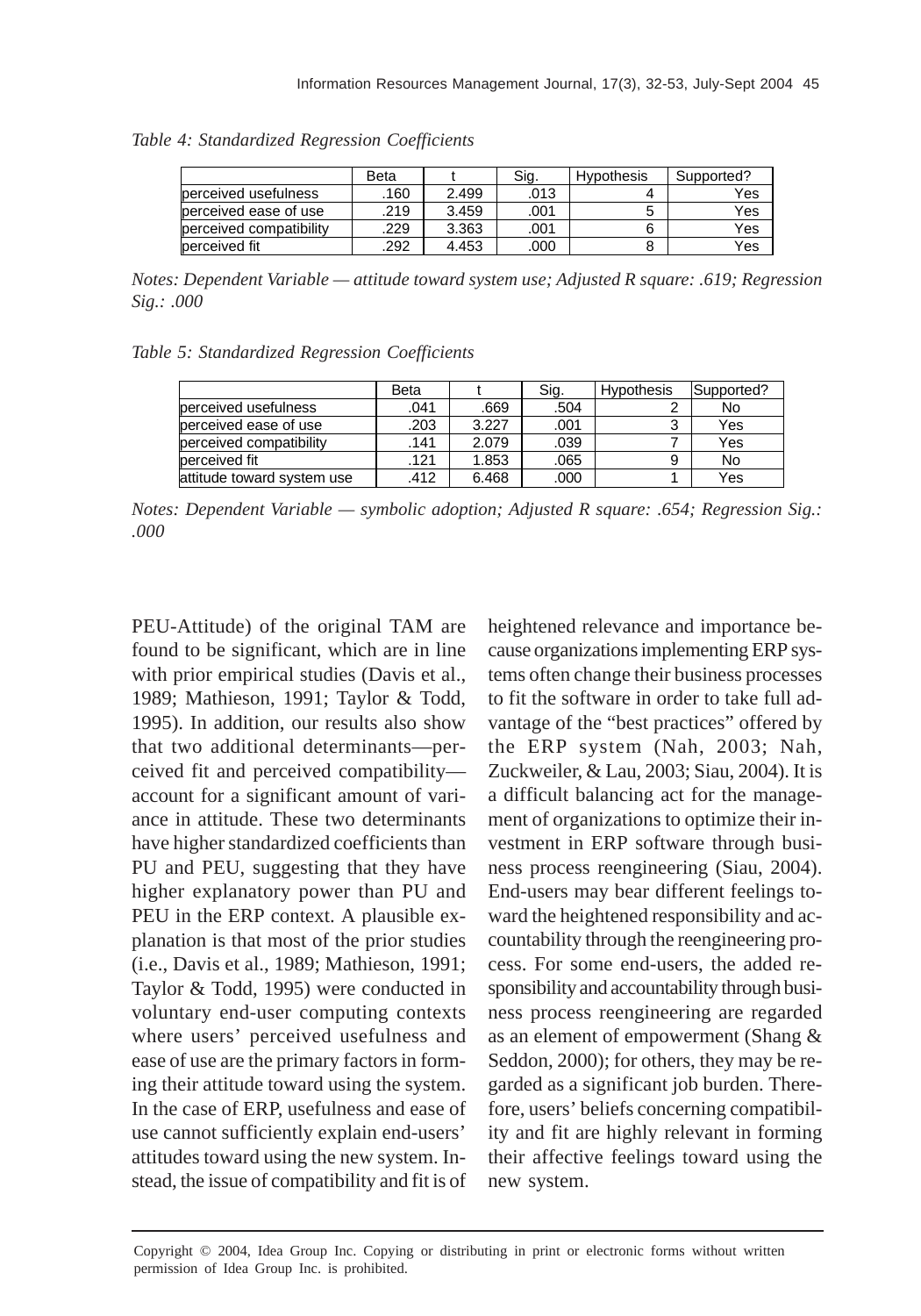*Figure 4: Final Model with all Significant Relationships*



*Notes: Adjusted R-square for attitude: 0.619, Adjusted R-square for symbolic adoption: 0.649; \*<.05 , \*\*<.01, \*\*\*<.001*

#### **Symbolic Adoption**

The final model (Figure 4) also indicates that perceived ease of use, attitude, and compatibility are significant determinants of symbolic adoption, with attitude as the primary determinant. This result, as well as the discriminant validity shown earlier (Table 3), provides support for the assertion by Rawstorne et al. (1998) and Karahanna (1999) that attitude and symbolic adoption are two distinct constructs. While attitude toward system use is the key driver of symbolic adoption, both compatibility and perceived ease of use also have direct positive effects on symbolic adoption. On the other hand, perceived usefulness and fit affect symbolic adoption only through attitude. This finding casts some light on our understanding of end-users' acceptance of enterprise systems in mandatory usage contexts. Prior studies often use behavioral intention as the criterion variable, which may not be appropriate when system use is mandated. Symbolic adoption—the degree of voluntary mental acceptance of the idea component of an IT innovation—may well be a more appropriate construct to explain IT adoption when usage is mandated (Karahanna, 1999). Together with the findings of Brown et al. (2002), which demonstrate the lack of relationship between attitude and behavioral intention in mandatory contexts, our results provide another support for using symbolic adoption to assess end-users' acceptance.

In sum, our findings show a different pattern of relationships between important cognitive beliefs and users' acceptance constructs (attitude and symbolic adoption), as compared with prior studies that were conducted mainly in voluntary contexts. Our findings have significant implications for organizations striving to engender positive attitudes toward newly adopted, enterprisewide software packages and mandatory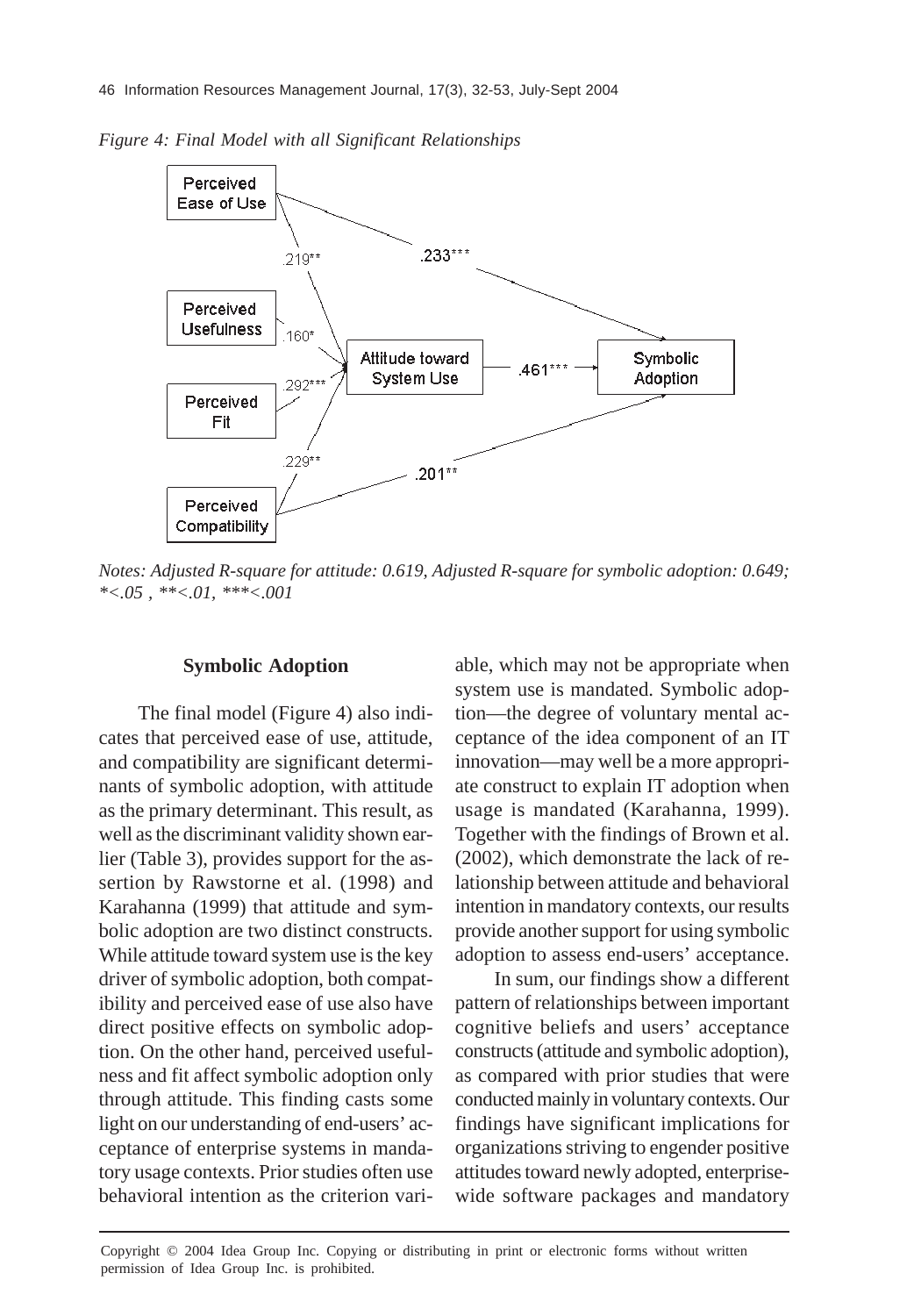applications. In order to create positive mental acceptance among end-users, organizational interventions should also focus on the issue of compatibility, which has both direct and indirect effects on symbolic adoption, as well as the issue of technology fit with organizational context, which influences symbolic adoption through attitude.

In order for an ERP system to be accepted by its end-users, the system must not only be perceived as useful and easy to use, it is also important that the end-users perceive the system to be compatible with their values and past experiences, and to be a good fit with the organizational context. Organizational fit with ERP is critical and has been found to be a critical success factor of ERP implementation (Hong & Kim, 2002).

User acceptance is necessary for effective use and appropriation of an ERP system, so organizations can gain maximum benefits from the system (Boudreau, 2003). For an ERP system to be perceived as useful and easy to use, training must be provided to the end-users. In order for endusers to understand the system and perceive it to be compatible with their values and past experiences, ample training and hands-on experiences are needed. Such training should not only focus on the keystrokes and procedures to complete the transactions, but should also provide users with a high-level view and understanding of the business process and their corresponding mappings to the system procedures. If the mappings between the business process and the current and previous procedures are apparent to users, they are more likely to perceive the ERP system to be compatible with their previous experiences. Hence, end-user training should be designed in such a way that it covers the different levels of abstractions and mappings between the business processes and the ways they are represented in the ERP system.

Users also need to perceive a fit between the ERP software and the business and organizational needs for them to accept the system. One way to achieve fit is to involve functional experts in the selection and evaluation of the ERP software package. Another complementary approach is to carry out a fit-gap analysis (Nadkarni & Nah, 2003; Sieber et al., 2000) to thoroughly understand the fits and the gaps between the available ERP software packages and the needs of the organizations before selecting the package that fits the best. Appropriate customization should also be carried out to achieve optimal fit.

# **LIMITATIONS & FUTURE RESEARCH DIRECTIONS**

This study tested the proposed model in a large public institution system that implemented an ERP system. The findings from the statistical analyses reveal some differences in explaining users' acceptance of IT in mandatory contexts vis-à-vis in voluntary contexts, which have been studied extensively in the MIS literature. This study, however, is not without limitations. First, this study was conducted in a non-profit organization. Hence the issue of generalizability may be of concern. Future research is needed to examine users' acceptance, including attitude and symbolic adoption in other organizational settings. Second, the focus of this study was limited to examining the characteristics of the technology as cognitive antecedents of users' acceptance of ERP systems. In other words, it does not include characteristics of the users (e.g., innovativeness, IT sophistication) and characteristics of the environment (e.g., subjective norms). The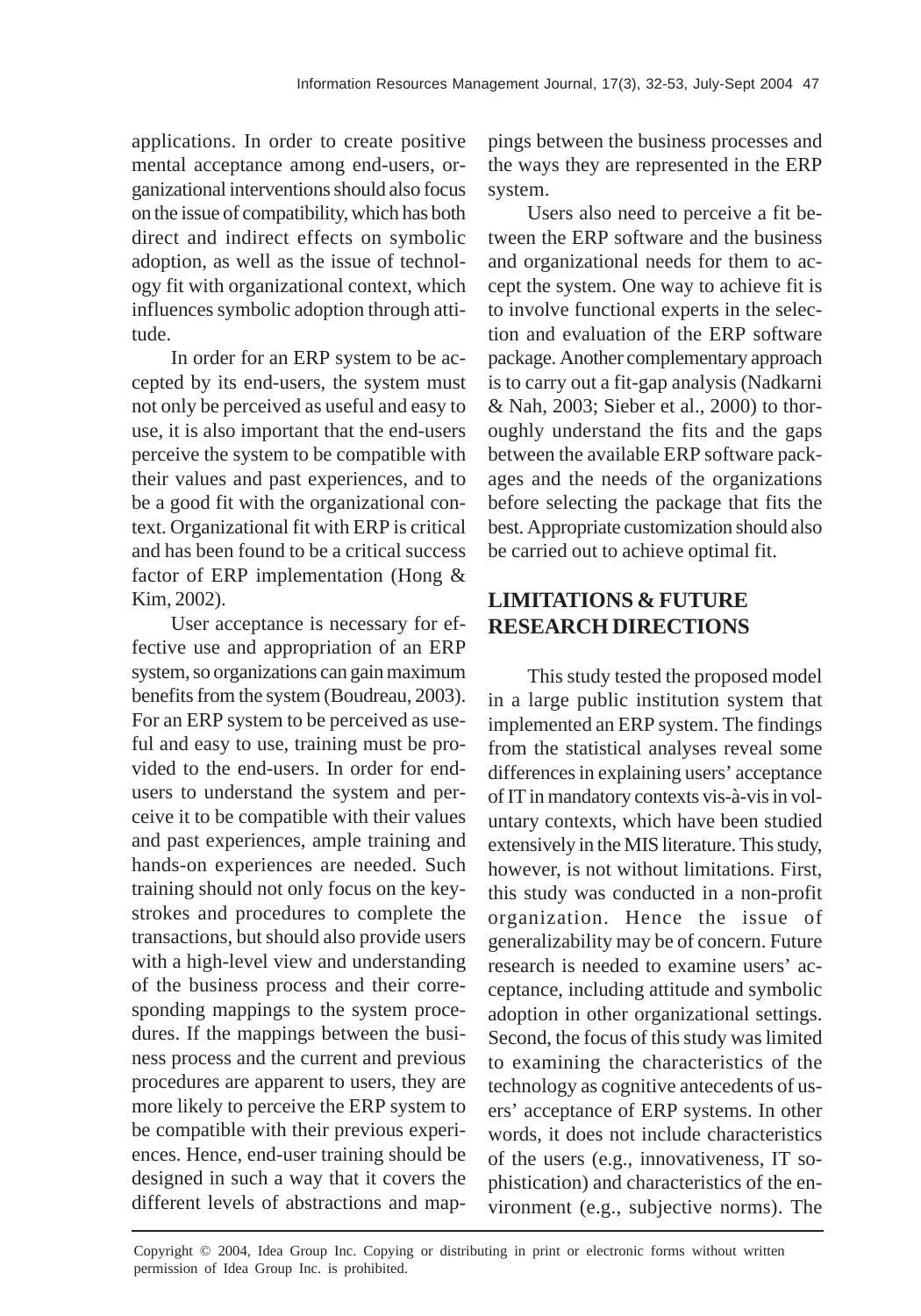relationships between the key determinants examined in this study, the antecedents of those determinants, as well as the effects of other constructs (subjective norms and behavioral control) on users' acceptance warrant further research. In fact, several researchers have studied the determinants of perceived ease of use (see Venkatesh, 1999, 2000; Venkatesh & Davis, 1996) and perceived usefulness (Venkatesh & Davis, 2000). Third, because this is a cross-sectional study, the dynamics of users' acceptance may not have been fully investigated. Future research, preferably using longitudinal studies, may address the temporal dynamics of user acceptance. Lastly, due to privacy and confidentiality concerns, and the lack of validated measures of usage behavior in mandatory contexts (Rawstorne et al., 2000), our study did not directly measure end-users' usage behavior. Future research is needed to develop valid measures for usage behavior and to integrate the symbolic adoption construct in a nomological network to explain adoption and usage of an IT innovation in mandatory settings (Karahanna, 1999).

# **CONCLUSIONS & IMPLICATIONS**

To address the key issues in end-users' acceptance of complex, integrated, enterprise-wide information systems such as ERP, researchers are thriving in two fronts. Some researchers attempt to effectively conceptualize and operationalize the variable of system use. For instance, Straub, Limayem, and Karahanna (1995) claimed that the wide variation of system usage measures hinders the efforts of MIS researchers to compare findings across studies. Their study reveals the difference between self-reported and computer-reported system use. Saga and Zmud (1994) classified system use based on three levels of infusion: extended use, integrative use, and emergent use. They stressed the infusion of technology as a key variable, i.e., the extent to which an innovation's features are used in a complete and sophisticated way. More recently, Boudreau (2003) emphasized the quality of use, which refers to one's ability to correctly exploit the appropriate capabilities of a software system in the most relevant circumstances. In another front, some researchers focus on users' acceptance of an IT innovation, which is a key factor influencing effective system use. Symbolic adoption (Karahanna, 1999) is conceptualized as one measure of users' mental acceptance and is proposed to replace adoption intention in contexts where use is mandated. Its determinants may include attitude, the characteristics of the technology, the characteristics of the users (Agarwal & Prasad, 1997), such as selfefficacy, and the characteristics of the contextual environment (Siau & Messersmith, 2003), such as subjective norms and facilitating conditions.

Accordingly, the present study can be classified in the latter group. The results of this study provide some empirical support for the construct of symbolic adoption. In addition, we investigated the impact of the characteristics of technology on users' attitude and symbolic adoption. The findings also have significant managerial implications on successful implementation of ERP systems, which is more complex and integrated than many other types of systems.

In conclusion, users' acceptance of ERP systems remains a complex and important phenomenon. Future research is needed to investigate other factors that contribute to ERP user acceptance, and to study the importance and consequences of end-user acceptance in the ERP context.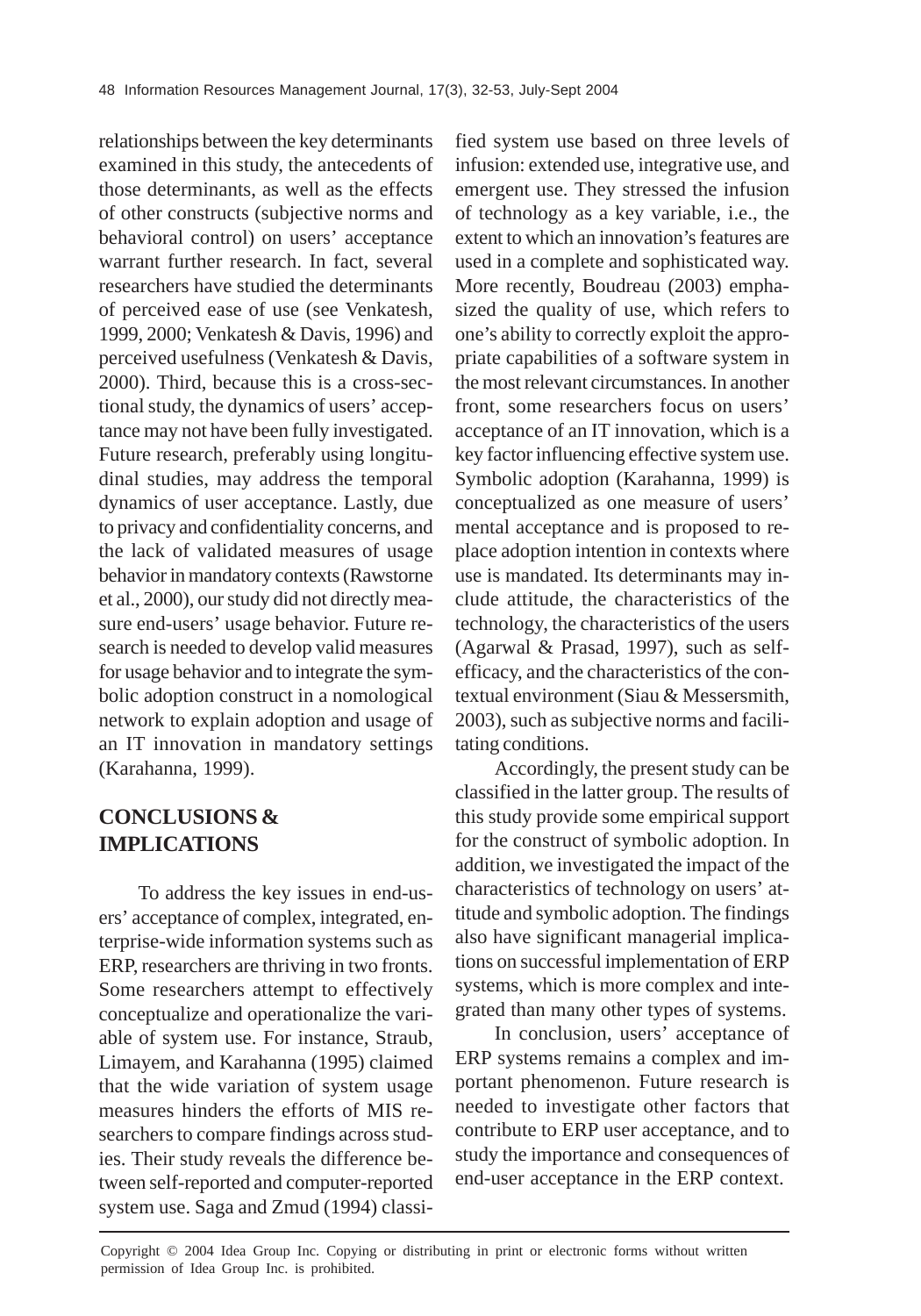# **ACKNOWLEDGMENTS**

This research was supported in part by the Faculty Fellowship and Layman fund from the University of Nebraska-Lincoln.

# **REFERENCES**

Adamson, I., & Shine, J. (2003). Extending the new technology acceptance model to measure the end user information systems satisfaction in a mandatory environment: A bank's treasury. *Technology Analysis & Strategic Management, 15*(4), 441-455.

Agarwal, R., & Prasad, J. (1997). The role of innovation characteristics and perceived voluntariness in the acceptance of information technologies. *Decision Sciences, 28*(3), 557-582.

Ajzen, I. (1985). From intentions to actions: A theory of planned behavior. In J. Kuhl & J. Beckmann (Eds.), *Action-control: From cognition to behavior* (pp. 11- 39). Berlin: Springer-Verlag.

Ajzen, I. (1991). The Theory of Planned Behavior. *Organizational Behavior & Human Decision Processes, 50*(2), 179-211.

Ajzen, I., & Fishbein, M. (1980). *Understanding attitudes and predicting behavior*. Englewood Cliffs, NJ: Prentice-Hall.

Bagchi, S., Kanungo, S., & Dasgupta, S. (2003). Modeling use of enterprise resource planning systems: A path analytic study. *European Journal of Information Systems, 12*(2), 142-158.

Barker, T., & Frolick, M.N. (2003). ERP implementation failure: A case study. *Information Systems Management, 20*(4), 43-49.

Bingi, P., Sharma, M.K., & Godla, J.K. (1999). Critical issues affecting an ERP implementation. *Information Systems* *Management, 16*(3), 7-14.

Boudreau, M.-C. (2003). *Learning to use ERP technology: A causal model.* Paper presented at the *Thirty-Sixth Hawaii International Conference on System Sciences,* Island of Hawaii.

Brown, S.A., Massey, A.P., Montoya-Weiss, M.M., & Burkman, J.R. (2002). Do I really have to? User acceptance of mandated technology. *European Journal of Information Systems, 11*(4), 283-295.

Davenport, T.H. (1998). Putting the enterprise into the enterprise system. *Harvard Business Review, 76*(4), 121- 131.

Davis, F.D. (1989). Perceived usefulness, perceived ease of use, and user acceptance of information technology. *MIS Quarterly, 13*(3), 318-340.

Davis, F.D., Bagozzi, R.P., & Warshaw, P.R. (1989). User acceptance of computer technology: A comparison of two theoretical models. *Management Science, 35*(8), 982-1003.

Hartwick, J., & Barki, H. (1994). Explaining the role of user participation in information system use. *Management Science, 40*(4), 440-464.

Hong, K.K., & Kim, Y.G. (2002). The critical success factors for ERP implementation: An organizational fit perspective. *Information and Management, 40*(1), 25-40.

Karahanna, E. (1999). *Symbolic adoption of information technology.* Paper presented at the International Decision Sciences Institute, Athens, Greece.

Karahanna, E., & Straub, D.W. (1999). Information technology adoption across time: A cross-sectional comparison of pre-adoption and post-adoption beliefs. *MIS Quarterly, 23*(2), 183-213.

Klonglan, G.E., & Coward, E.W.J. (1970). The concept of symbolic adoption: A suggested interpretation. *Rural Sociology, 35*(1), 77-83.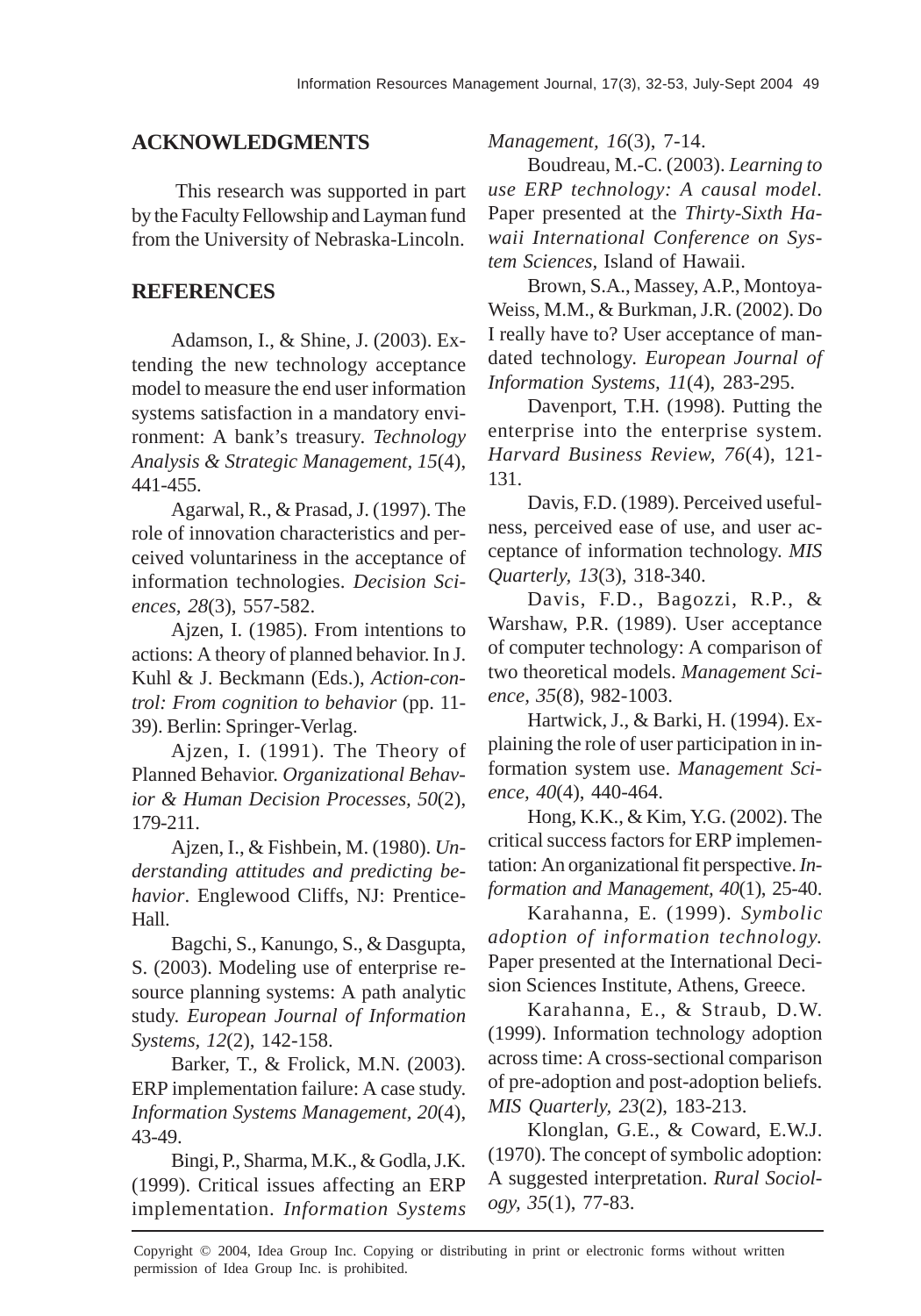Krasner, H. (2000). Ensuring e-business success by learning from ERP failures. *IT Professional*, *2*(1), 22-27.

Legris, P., Ingham, J., & Collerette, P. (2003). Why do people use information technology? A critical review of the technology acceptance model. *Information & Management, 40*(3), 191-204.

Mathieson, K. (1991). Predicting user intentions: Comparing the Technology Acceptance Model with the Theory of Planned Behavior. *Information Systems Research, 2*(3), 173-191.

Melone, N. P. (1990). A theoretical assessment of the user-satisfaction construct in information systems research. *Management Science, 36*(1), 76-91.

Miranda, R. (1999). The rise of ERP technology in the public sector. *Government Finance Review, 15*(4), 9-17.

Moore, G.C., & Benbasat, I. (1991). Development of an instrument to measure the perceptions of adopting an information technology innovation. *Information Systems Research, 2*(3), 192-222.

Nadkarni, S., & Nah, F. (2003). Aggregated causal maps: An approach to elicit and aggregate the knowledge of multiple experts. *Communications of the Association for Information Systems, 12*, 406- 436.

Nah, F. (2003). Introduction: Special issue on enterprise resource planning. *International Journal of Human-Computer Interaction, 16*(1), 1-3.

Nah, F., Faja, S., & Cata, T. (2001). Characteristics of ERP software maintenance: A multiple case study. *Journal of Software Maintenance and Evolution*, 13(6), 399-414.

Nah, F., Zuckweiler, K.M., & Lau, J.L. (2003). ERP implementation: Chief information officers' perceptions of critical success factors. *International Journal of Human Computer Interaction*, *16*(1), 522.

Pozzebon, M. (2002). Combining a structuration approach with a behavioralbased model to investigate ERP usage. Paper presented at the *Americas Conference on Information Systems,* Houston, TX.

Rawstorne, P., Jayasuriya, R., & Caputi, P. (1998). An integrative model of information systems use in mandatory environments*.* Paper presented at the *International Conference on Information Systems,* Helsinki, Finland.

Rawstorne, P., Jayasuriya, R., & Caputi, P. (2000). Issues in predicting and explaining usage behaviors with the Technology Acceptance Model and the Theory of Planned Behavior when usage is mandatory. Paper presented at the *International Conference on Information Systems,* Brisbane, Australia.

Robey, D., Ross, J.W., & Boudreau, M.-C. (2002). Learning to implement enterprise systems: An exploratory study of the dialectics of change. *Journal of Management Information Systems, 19*(1), 17- 46.

Rogers, E.M. (1995). *Diffusion of innovations* (4th ed.). New York: The Free Press.

Saga, V., & Zmud, R.W. (1994). The nature and determinants of IT acceptance, routinization, and infusion. In L. Levine (Ed.), *Diffusion, transfer, and implementation of information technology* (pp. 67- 86). New York: North-Holland.

Scott, J.E., & Vessey, I. (2002). Managing risks in enterprise systems implementations. *Communications of the ACM, 45*(4), 74-81.

Shang, S., & Seddon, P.B. (2000). A comprehensive framework for classifying the benefits of ERP systems. Paper presented at the *Americas Conference on Information Systems,* Long Beach, CA.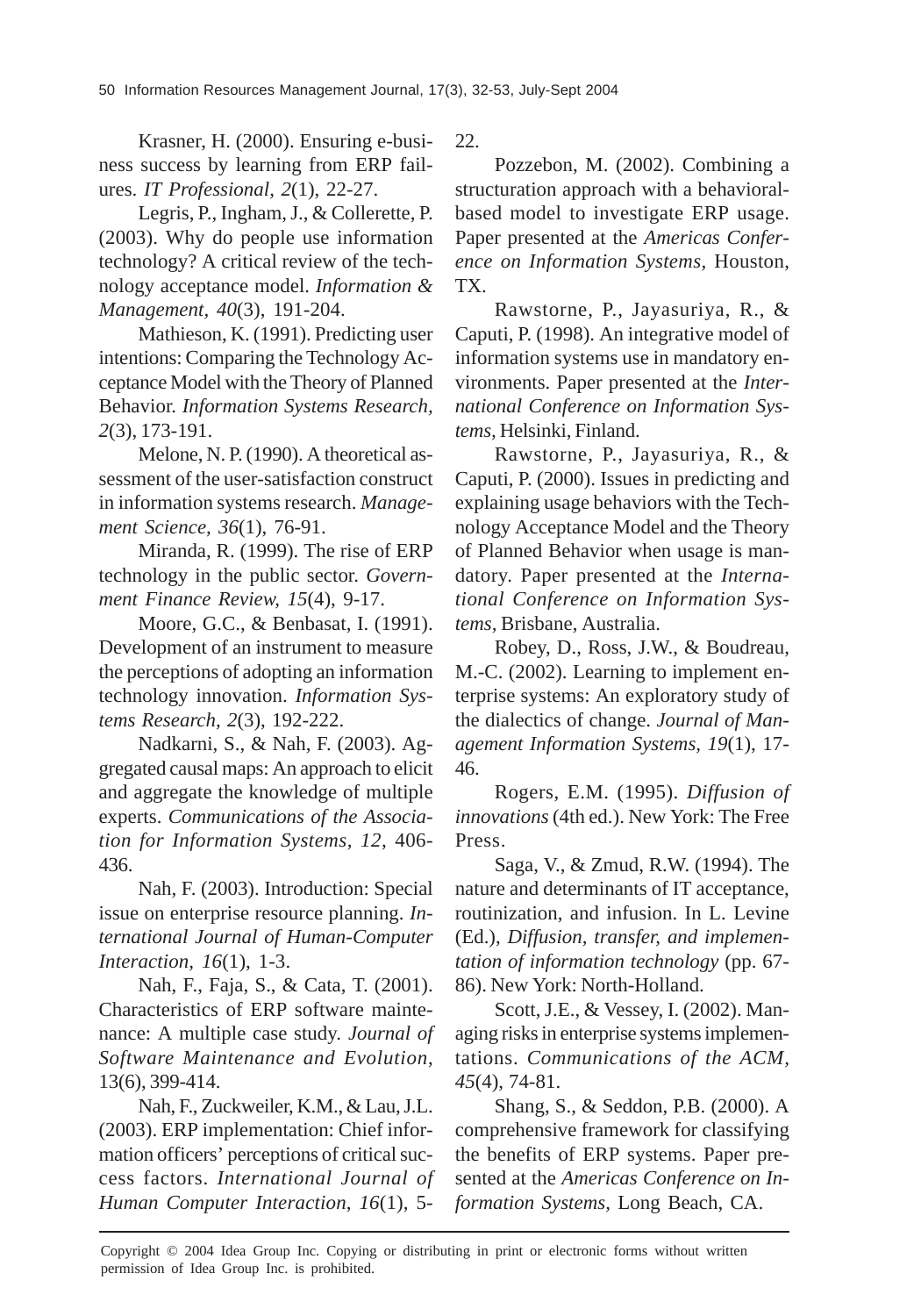Siau, K. (2004). Enterprise Resource Planning (ERP) implementation methodologies. *Journal of Database Management, 15*(1), 1-6.

Siau, K., & Messersmith, J. (2003). Analyzing ERP implementation at a public university using the Innovation Strategy Model. *International Journal of Human-Computer Interaction*, *16*(1), 57-80.

Sieber, T., Siau, K., Nah, F., & Sieber, M. (2000). SAP implementation at the University of Nebraska. *Journal of Information Technology Cases and Applications, 2*(1), 41-72.

Singletary, L.A., Akbulut, A.Y., & Houston, A.L. (2002). *unanticipated software use by adolescents following mandatory adoption.* Paper presented at the *International Conference on Information Systems,* Barcelona, Spain.

Soh, C., Kien, S.S., Boh, W.F., & Tang, M. (2003). Misalignments in ERP implementation: A dialectic perspective. *International Journal of Human-Computer Interaction, 16*(1), 81-100.

Soh, C., Kien, S.S., & Tay-Yap, J. (2000). Cultural fits and misfits: Is ERP a universal solution? *Communications of the ACM, 43*(4), 47-51.

Straub, D.W., Limayen, M., & Karahanna, E. (1995). Measuring system usage: Implications for IS theory testing. *Management Science, 41*(8), 1328-1132.

Taylor, S., & Todd, P.A. (1995). Understanding information technology usage: A test of competing models. *Information Systems Research, 6*(2), 144-176.

Umble, E.J., & Umble M.M. (2002). Avoiding ERP implementation failure. *Industrial Management*, *44*(1), 25-33.

Venkatesh, V. (1999). Creation of favorable user perceptions: Exploring the role of intrinsic motivation. *MIS Quarterly, 23*(2), 239-260.

Venkatesh, V. (2000). Determinants of perceived ease of use: Integrating control, intrinsic motivation, and emotion into the technology acceptance model. *Information Systems Research, 11*(4), 342-365.

Venkatesh, V., & Davis, F.D. (1996). A model of the antecedents of perceived ease of use: Development and test. *Decision Sciences, 27*(3), 451-481.

Venkatesh, V., & Davis, F.D. (2000). A theoretical extension of the Technology Acceptance Model: Four longitudinal field studies. *Management Science, 46*(2), 186- 204.

Wah, L. (2000). Give ERP a chance. *Management Review, 89*(3), 20-24.

Willcocks, L.P., & Sykes, R. (2000). The role of CIO and IT function in ERP. *Communications of the ACM, 43*(4), 32- 38.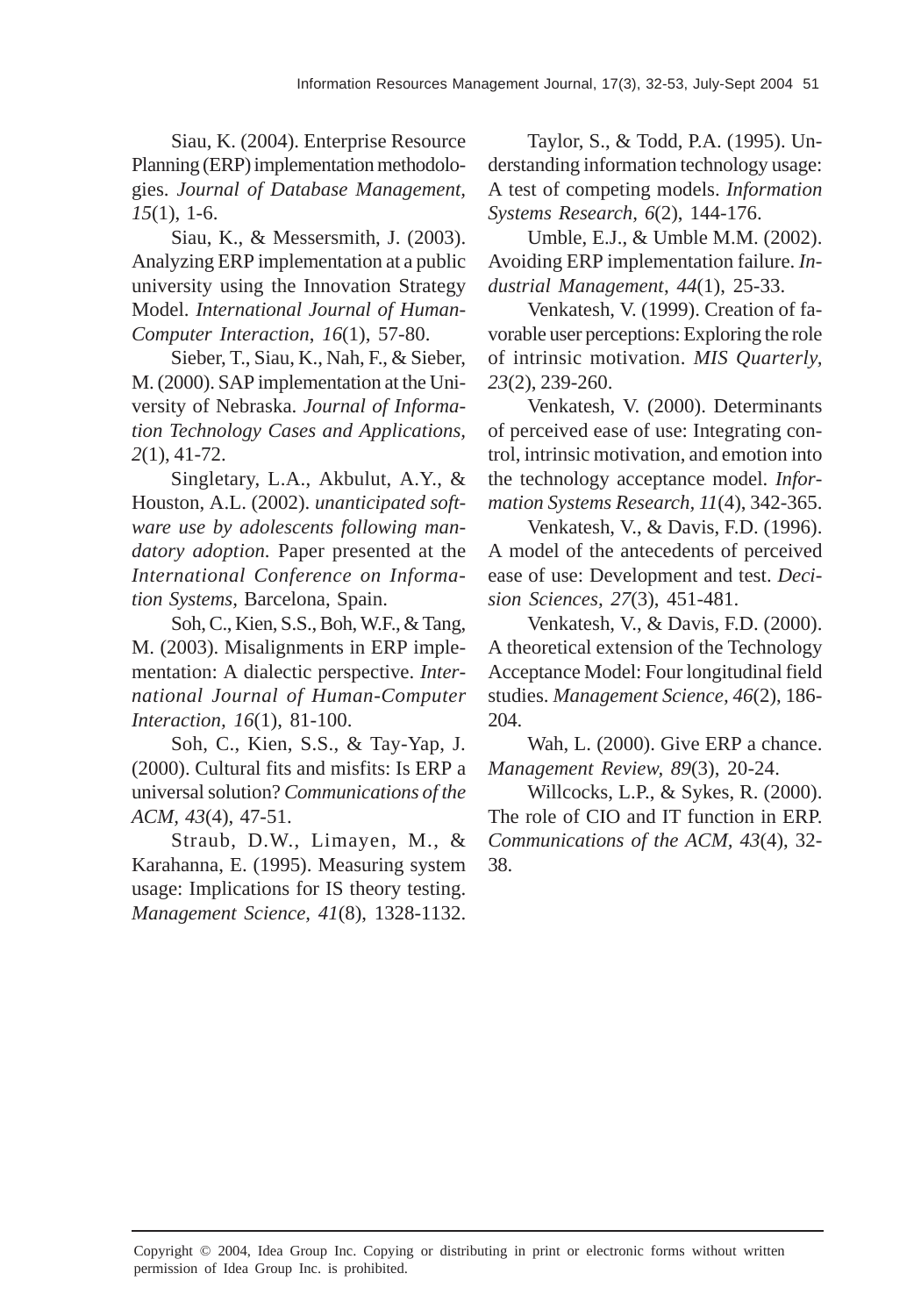# **APPENDIX — SURVEY QUESTIONNAIRE**

|    | <b>Strongly</b><br>Agree       | Somewhat<br>Agree                                                                             | Agree<br>$\mathcal{R}$ | Neutral     | Somewhat<br>Disagree<br>5 | Strongly<br>Disagree | Disagree |
|----|--------------------------------|-----------------------------------------------------------------------------------------------|------------------------|-------------|---------------------------|----------------------|----------|
|    | <b>Perceived Usefulness</b>    |                                                                                               |                        |             |                           |                      |          |
| 1. |                                | Using the SAP system will make my work more efficient.                                        |                        |             | 5                         | 6                    | 7        |
| 2. |                                | Using the SAP system will increase my job performance.                                        |                        |             | 5                         | 6                    | 7        |
| 3. |                                | Using the SAP system will increase the productivity of my work.                               |                        | $\varDelta$ |                           | 6                    | 7        |
|    | <b>Perceived Ease of Use</b>   |                                                                                               |                        |             |                           |                      |          |
| 1. |                                | My interaction with the SAP system is clear and understandable.                               |                        |             |                           | 6                    | 7        |
| 2. |                                | It is easy for me to remember how to perform my regular job assignments using the SAP system. |                        |             |                           |                      |          |
| 3. |                                | Overall, I find the SAP system easy to use.<br>$\mathbf{2}$                                   |                        | 4           | 5                         | 6                    | 7        |
|    | <b>Perceived Compatibility</b> |                                                                                               |                        |             |                           |                      |          |
| 1. |                                | The setup of the SAP system is compatible with the way I worked before.<br>2                  |                        |             | 5                         | 6                    | 7        |
| 2. |                                | Using the SAP system is compatible with the way I like to work.                               |                        |             |                           | 6                    | 7        |
| 3. | 1                              | The setup of the SAP system is compatible with my style of work.<br>2                         |                        |             | 5                         | 6                    | 7        |
|    | <b>Perceived Fit</b>           |                                                                                               |                        |             |                           |                      |          |
| l. | T                              | The SAP system fits well with the business needs of my campus.<br>2                           |                        | Δ           | 5                         | 6                    | 7        |
| 2. |                                | The SAP system fits well with the business needs of my department.<br>$\mathbf{2}$            |                        |             |                           | 6                    | 7        |
|    |                                | <b>Attitude Concerning System Use</b>                                                         |                        |             |                           |                      |          |
| 1. |                                | Using the SAP system is a good idea.                                                          |                        | 4           | 5                         | 6                    | 7        |
| 2. |                                | I like the idea of using the SAP system to perform my job.<br>2                               |                        | 4           | 5                         | 6                    | 7        |
|    | <b>Symbolic Adoption</b>       |                                                                                               |                        |             |                           |                      |          |
| 1. | 1                              | I am enthusiastic about using the SAP system.<br>2                                            |                        |             | 5                         | 6                    | 7        |
| 2. | 1                              | I am excited about using the SAP system in my workplace.<br>2                                 | 3                      |             | 5                         | 6                    | 7        |
| 3. |                                | It is my desire to see the full utilization and deployment of the SAP system.                 |                        |             |                           |                      |          |
|    |                                | 2                                                                                             | 3                      |             | 5                         | 6                    | 7        |